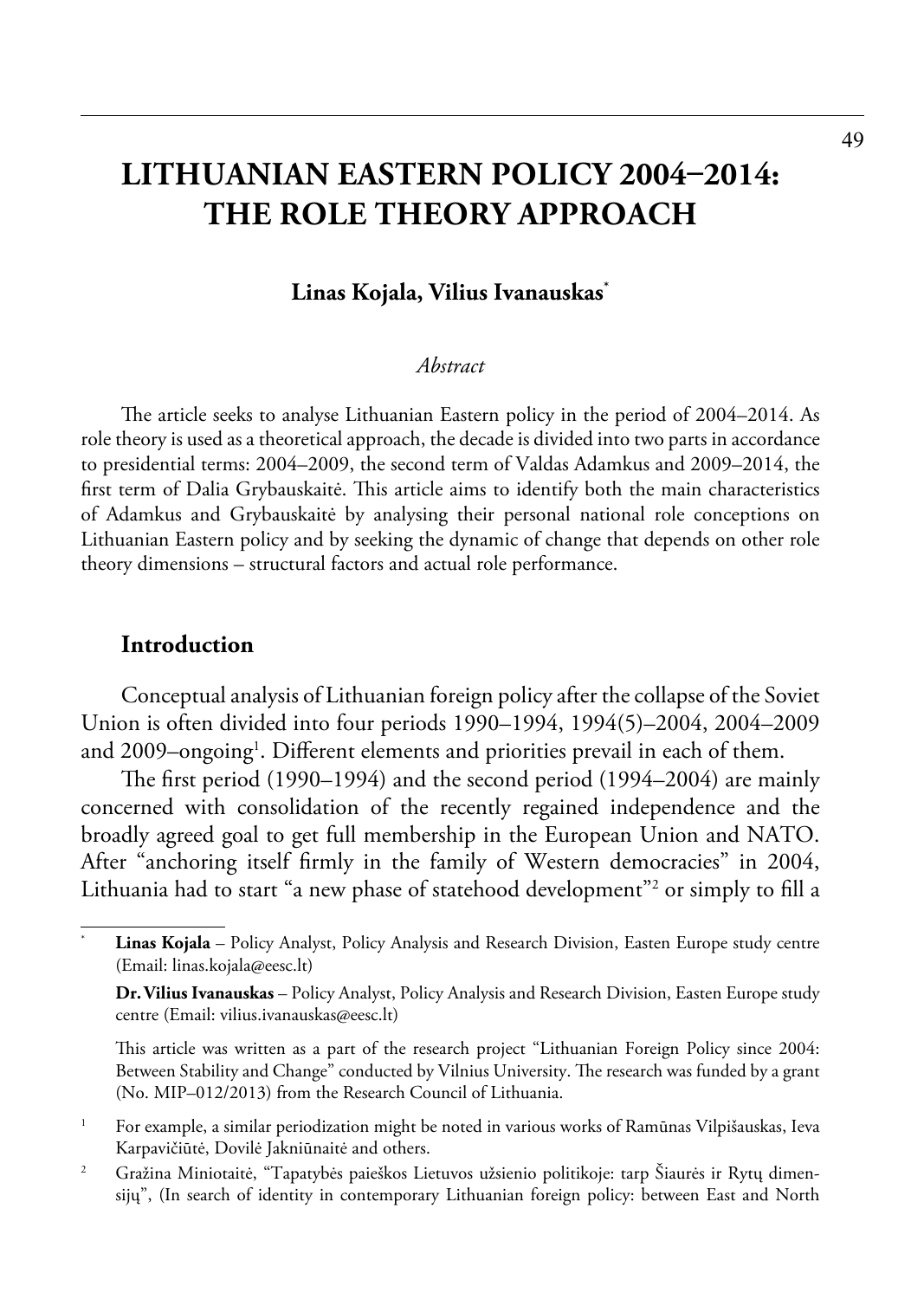"strategic vacuum"<sup>3</sup> in its foreign policy<sup>4</sup>. Due to its geopolitical situation, identity and economic interests, the new Lithuanian foreign policy agenda was shaped around Eastern policy and countries such as Ukraine, Georgia, Moldova, Belarus and others. Therefore, the third period (2004–2009) illustrates the euphoria of creation of the new identity<sup>5</sup> and is based on the idea of regional leadership in the Eastern policy.

A significant amount of analysis by foreign policy scholars<sup>6</sup> was devoted to the Eastern policy, especially when it was prioritized in the period of 2004–2008. For example, according to Laurynas Jonavičius, who applied theories of conventional constructivism and critical geopolitics, membership in the EU and NATO led to the change of the country's "geopolitical identity". The concept of "heading East" was driven by Lithuania's aim to create a democratic barrier along the country's eastern borders, material basis and changes at the structural level of the international system, which provided favourable conditions for a new Lithuanian identity. In other words, both material and ideational factors, such as construction of a new identity, were important in the process<sup>7</sup>.

G. Miniotaitė explained this Lithuanian foreign policy dimension via the narrative of "Europe as a normative power". She concluded that the "regional leadership" approach was used as a narrative to develop and consolidate Lithuania's new international identity and it was merely a nationalist replica of the EU's narrative of "Normative Power Europe". Yet the goals to promote the European normative model and common values to the East were not clearly defined geographically<sup>8</sup>. Furthermore, while the aims to "bridge" East and West and at the same time be closely involved in the North and South dimension are ambitious, they lacked sufficient grounds<sup>9</sup>. Galina Vaščenkaitė's research, similarly to that of Miniotaitė,

9 Miniotaitė, "Tapatybės paieškos", p. 95

dimensions), Kn. Lopata R., Novagrockienė J., Vitkus G. (ed), *Lithuanian Annual Strategic Review*, 2004. Vilnius: Lietuvos karo akademija, p. 83

<sup>3</sup> [Laurynas Jonavičius, Geopolitical Projections of New Lithuanian Foreign Policy](http://www.lfpr.lt/uploads/File/2006/Jonavicius.pdf), *[Lithuanian Foreign](http://www.lfpr.lt/index.php?id=76)  [Policy Review](http://www.lfpr.lt/index.php?id=76)*, 2006/1 (17), p. 15

<sup>4</sup> Inaugural address to the nation by H. E. MR. Valdas Adamkus, President of the Republic of Lithuania <http://archyvas.lrp.lt/en/news.full/5116>

<sup>5</sup> Ieva Karpavičiūtė, "Kaita ir nacionalinė tapatybė užsienio politikos studijose: Lietuvos atvejis" (National Identity and Change in Foreign Policy Studies: The Case of Lithuania), *Political science almanac* (13), Vytautas Magnus University, p. 126

<sup>6</sup> The analysis include works of Gražina Miniotaitė, Dovilė Jakniūnaitė, Tomas Janeliūnas, Ramūnas Vilpišauskas, Nortautas Stankus, Kęstutis Paulauskas, Laurynas Jonavičius and others.

<sup>7</sup> Jonavičius, p. 33–36

<sup>8</sup> Gražina Miniotaitė, "ES normatyvinė galia ir Lietuvos užsienio politika", p. 13–16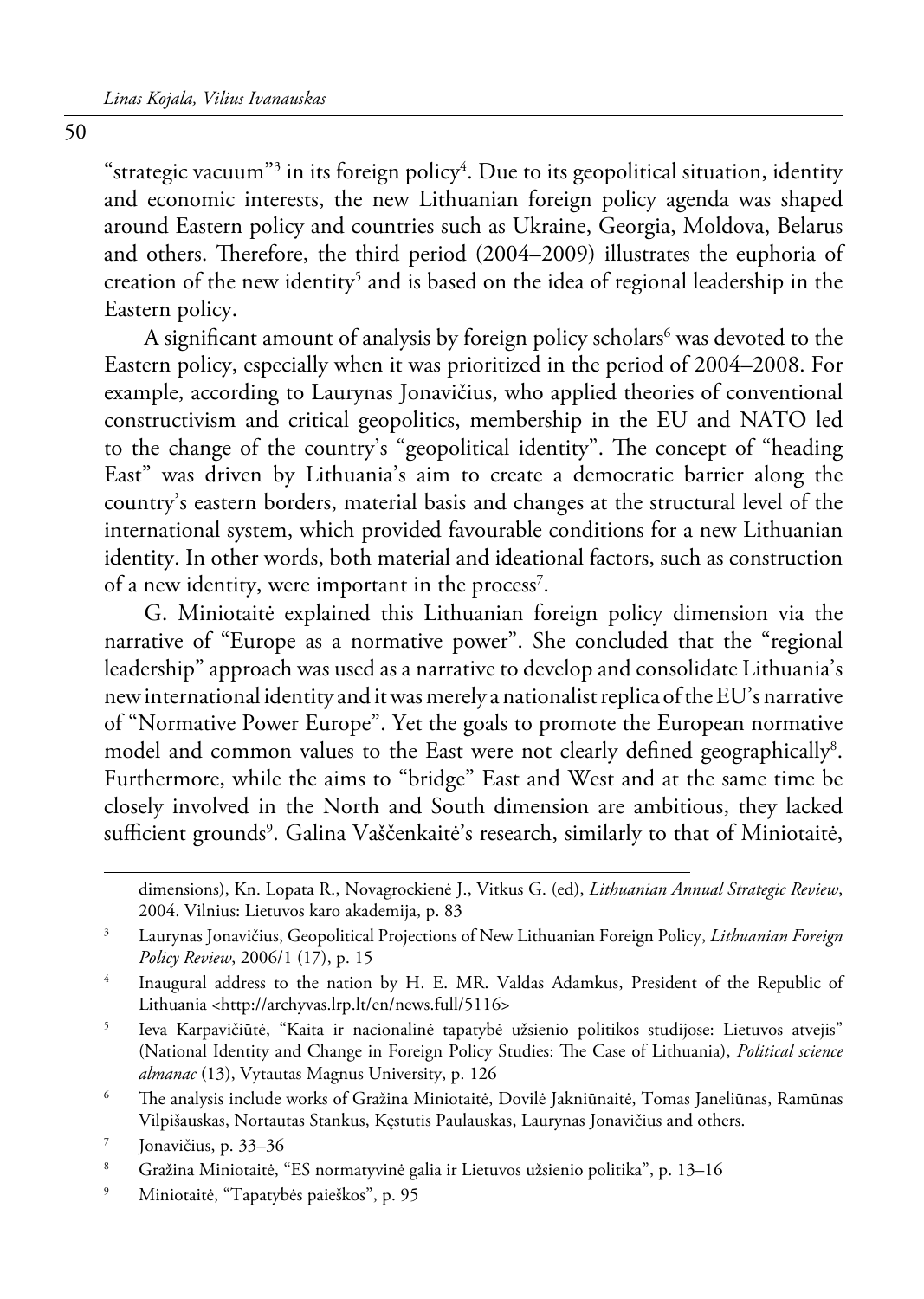is also aimed at re-evaluating Lithuanian foreign policy in the context of the EU's normative power and notes that Lithuanian foreign policy is stuck in the search of a niche in Europe and in its efforts to become more visible and influential in the  $E$ U<sup>10</sup>.

The fourth period, which started in 2009 and is (possibly) still ongoing, shows another shift of priorities and the search for greater pragmatism and specialization, together with the relatively new Nordic vector<sup>11</sup>. It is widely agreed that Lithuanian foreign policy underwent a transformation at the end of that period. For instance, Ramūnas Vilpišauskas used interdependence and economic arguments to present the basic trends and explain the shift of priorities. According to him, Lithuania started to reflect more closely the country's actual economic interdependences in terms of investment and trade, especially in 2009, when the emphasis has been placed (as in the early 1990s) on closer cooperation with the Baltic–Nordic countries, as well as with Belarus and Russia<sup>12</sup>.

While most of these analyses sought to explain Lithuania's foreign policy as a whole or its relation to the EU's goals, the aim of this article is to observe the trends of the country's Eastern policy in 2004–2014 and explain its place in the broader context of foreign policy goals. Eastern policy is described as Lithuania's relationship with Eastern Partnership countries (Ukraine, Moldova, Georgia, Azerbaijan, Belarus, Armenia), including other related countries, such as Poland and Russia. To observe dynamics and shifts, we apply the concept of role theory,<sup>13</sup> which is rarely used in the analysis of Lithuanian foreign policy. By integrating foreign policy analysis and International Relations (IR) theory, role theory enables looking at foreign policy as an interactive process; the subject not only forms the policies, but adapts them to the expectations of other participants and is also conditioned by various structural factors.

As role theory emphasizes both individual perceptions of political elites and structural elements, we divide the period of 2004–2014 into two parts, 2004–2009

<sup>&</sup>lt;sup>10</sup> Galina Vaščenkaitė, "The Discrepancy of Lithuanian Foreign Policy: "Normative Deeds for the "Realpolitik" Needs"?", *Lithuanian Foreign Policy Review*, 2011, No. 25, p. 34–40

<sup>&</sup>lt;sup>11</sup> Ieva Karpavičiūtė, "Kaita ir nacionalinė tapatybė užsienio politikos studijose: Lietuvos atvejis" (National Identity and Change in Foreign Policy Studies: The Case of Lithuania), *Political science almanac* (13), Vytautas Magnus University, p. 120–126

<sup>&</sup>lt;sup>12</sup> Ramūnas Vilpišauskas, "Lithuanian Foreign Policy since EU Accession: Torn Between History and Interdependence" in Braun M., Marek D., eds., *The New Member States and the European Union. Foreign Policy and Europeanization*, London: Palgrave, 2013, p. 124

<sup>&</sup>lt;sup>13</sup> A notable exception is a work by N. Statkus and K. Paulauskas, who briefly mentioned Role theory and its applicability to Lithuania, in Nortautas Statkus, Kęstutis Paulauskas, "Foreign Policy of Lithuania: Linking Theory to Practice", *Lithuanian Foreign Policy Review*, 2006, No. 17, p. 56–57.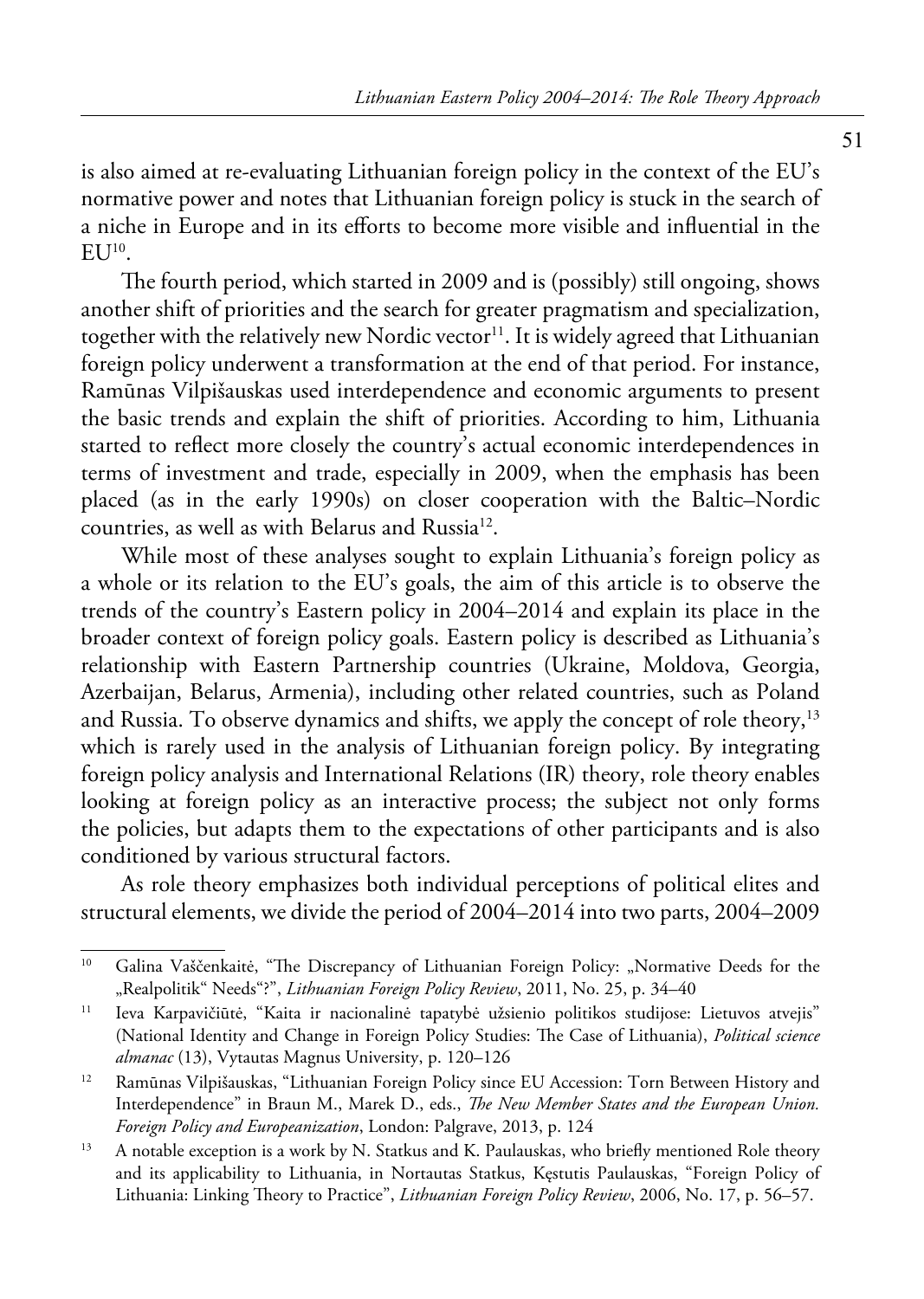52

and 2009–2014, which coincide with the terms of two different presidents, Valdas Adamkus and Dalia Grybauskaitė. To analyse the dynamics of Lithuanian Eastern policy, we seek to answer these questions: 1) What was the essence of Adamkus' and Grybauskaitė's foreign policies, by emphasizing the Eastern dimension?; and 2) what where the causes of change in their policies (analysis of factors, which contributed/determined policy change)?

#### **1. Role theory**

Even though it has been left out of mainstream discussions for long periods, role theory is now considered as an established conceptual tool of foreign policy analysis. The concept of "role", which was initially developed in sociology and social psychology, started to gain ground in political science in the 1970s with Kalevi Holsti's seminal article *National Role Conceptions in the Study of Foreign Policy*. Holsti criticised "unnecessarily crude" portrayals of national roles and "too strong preoccupation with national role types germane to the structural conditions, such as bloc, satellites, allies, and non-aligned". Instead, the new concept followed the path of sociological and social-psychological theories about the role of the individual in society and argued that, "by providing the sense of purpose of the state in the international community, national role conceptions endow the state with a sense of selfhood and identity"<sup>14</sup>.

According to Lisbeth Aggestam, the theory adopted an inductive approach to explore what role conceptions policy-makers themselves perceived and defined<sup>15</sup>. It was indicated that the practitioners of foreign policy expressed different and more roles than the ones stipulated by academics; hence the roles may have multiple sources and may not be exclusively generated by the international distribution of power – an argument which is the backbone of the realist school of international relations.

Role theory has three core elements:

The key is *national role conception*. In Holsti's words, "a national role conception includes the policymakers' own definitions of the general

<sup>&</sup>lt;sup>14</sup> Vit Benes, "Role Theory: A Conceptual Framework for the Constructivist Foreign Policy Analysis?" Third Global International Studies Conference, August 17 –20, 2011. University of Porto, Portugal <http://www.wiscnetwork.org/porto2011/papers/WISC\_2011–768.pdf>

<sup>&</sup>lt;sup>15</sup> Lisabeth Aggestam, "Role Conceptions and the Politics of Identity in Foreign Policy". Arena Working Papers, WP 99/8, 1999 <http://www.sv.uio.no/arena/english/research/publications/arena– publications/workingpapers/working–papers1999/wp99\_8.htm>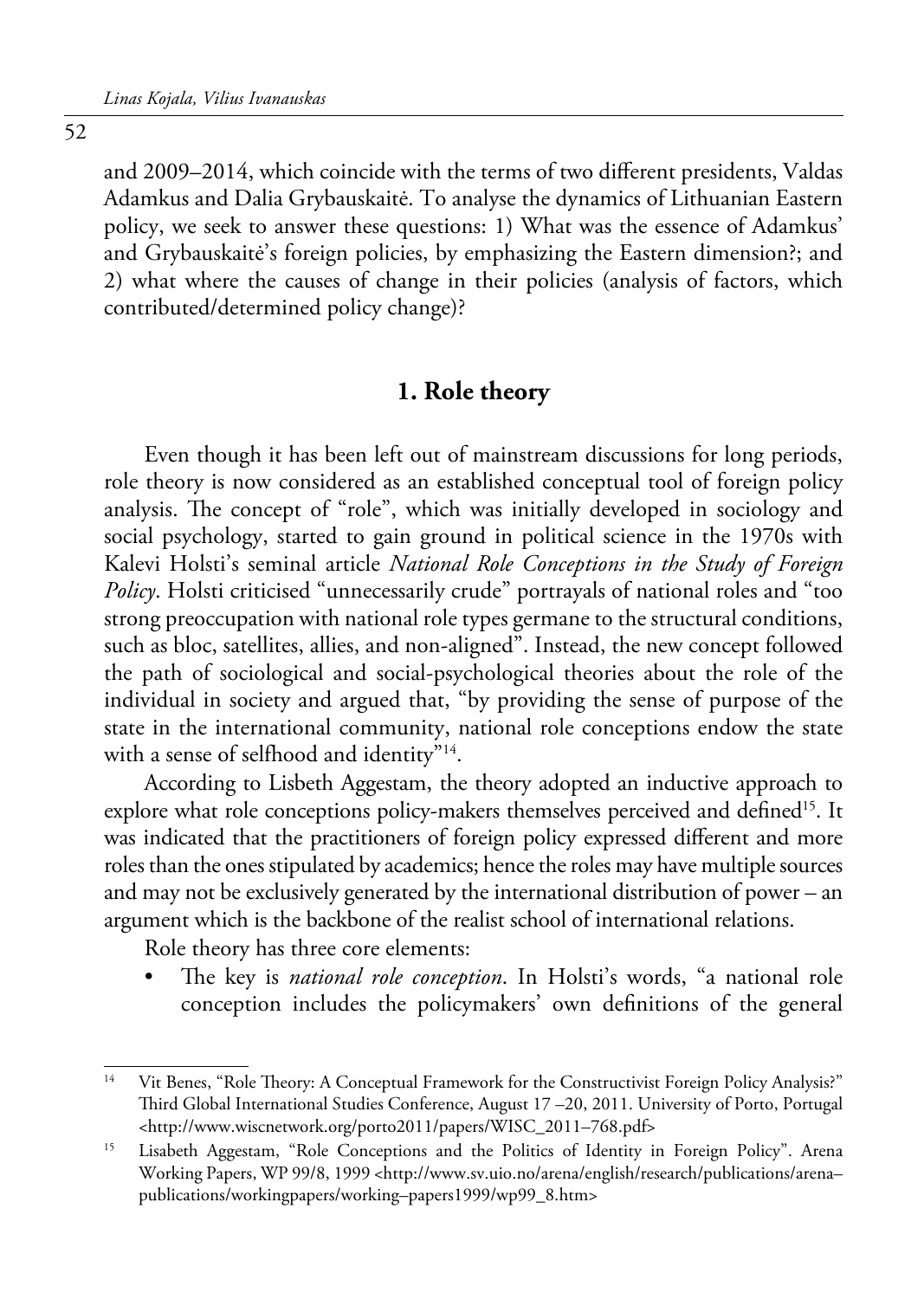kinds of decisions, commitments, rules and actions suitable to their state, and the functions, if any, their state should perform on a continuing basis in the international system or in subordinate regional systems. It is their "image" of the appropriate orientations or functions of their state towards, or in, the external environment"16. Therefore, the key are actors, the policy-makers, who use simplified roles as "a core of a grand causal map through which [they] make sense of the world and their personal existence therein"17. As this paper will analyse a specific area of Lithuanian foreign policy, namely the Eastern policy, the single-role assumption will be used, which puts aside divisions in the political elite's foreign policy priorities.

- Role theory also includes *role expectation*. It can be defined as "the roles that other actors of groups prescribe and expect the role-beholder to enact". It is also important how foreign policy-makers themselves perceive role expectations arising from the others. For instance, Germany was encouraged by other countries to take a more active role in foreign and security policy after reunification $18$ .
- The last term is *national role performance*, which encompasses the actual foreign policy behaviour in terms of decisions and actions undertaken, as well as the outcome<sup>19</sup>. Hence, it is attitudes, decisions and actions governments take vis–à–vis other actors in order to implement the role20.

Holsti's multiple case analysis provided evidence of seventeen role conceptions, "arranged along a continuum reflecting the degree of passivity or activity in foreign policy that the role conceptions seem to imply"21. They are the following: bastion of revolution–liberator, regional leader, regional protector, active independent, liberation supporter, defender of the faith, mediator–integrator, regional– subsystem collaborator, developer, bridge, faithful ally, independent, example, internal development, isolate, protectee, as well as other roles. While a state may have multiple national role conceptions $2^2$ , the analysis of this paper is confined to Lithuania's role in Eastern policy.

- 20 Benes
- 21 Holsti, p. 260
- 22 Ibid., p. 260–273

<sup>16</sup> Holsti, "National Role Conceptions in the Study of Foreign Policy", *International Studies Quarterly*, Vol. 14, No. 3 , September, 1970, p. 245–246

<sup>&</sup>lt;sup>17</sup> Chih–yu Shih, "National Role Conception as Foreign Policy Motivation: The Psycho-cultural Bases of Chinese Diplomacy", *Political Psychology*, Vol. 9, No. 4, 1988, p. 599

<sup>18</sup> Ibid.

<sup>19</sup> Aggestam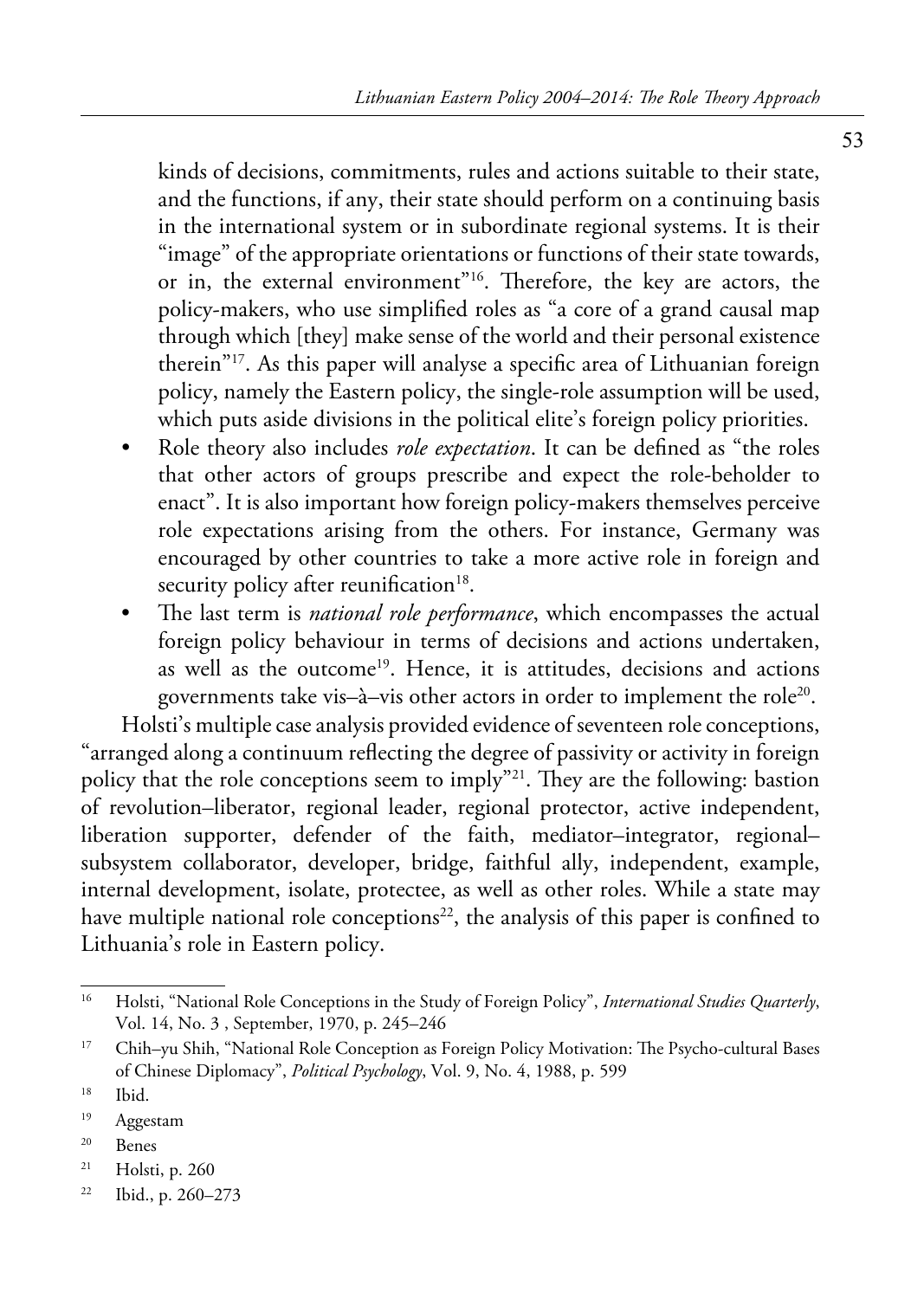Furthermore, other factors, such as the size of a state may play a role in determining the type of national role, yet they are not exclusively determined. For example, "operationalization of state size may differ (geography, population, economy, etc.) and even a small state can play a significant role in international relations"23. Therefore, in theory, any role type is applicable to Lithuania.

According to Benes, the strength of this theory lies in the fact that it "occupies a middle position on the ontological spectrum between individualism and structuralism (holism)" or between foreign policy analysis (FPA), which traditionally prefers an actor's perspective and individual ontology, and theory of international relations (IR), which tends to adopt structuralism ontology<sup>24</sup>. In other words, foreign policy analysis considers the individual to be the "ground" of IR theory, while international relations are more apt to proceed from systematic orientation<sup>25</sup>. Role theory tries to build "an empirical bridge between agent and structure in international relations" as it has the wherewithal to reconcile different levels of analysis and provides a means of assessing the interplay between internal and external variables<sup>26</sup>. As the efforts to integrate, and, possibly, synthesize conceptual, theoretic, methodological differences of FPA and IR under the umbrella of role theory are being pursued<sup>27</sup>, it is important to move this debate to a field of Lithuanian foreign policy research.

The paper analyses Lithuanian foreign policy via three dimensions of role theory: First, it explores the national role conception of the political elite, namely two Presidents of Lithuania, and its influence on policies towards Eastern countries in the period 2004–2014. The President is a determining factor in foreign policy, as according to Article 84 in the Lithuanian Constitution, "The President of the Republic shall decide the basic issues of foreign policy and, together with the Government, conduct foreign policy"28. While there are various inter–institutional frictions and competition because of the rather significant role of the Parliament and Government in foreign policy, it is agreed that President has a right and duty to project his influence and take his own foreign policy initiatives. It is done

<sup>&</sup>lt;sup>23</sup> Marijke Breuning, "Role theory research in international relations: state of the art and blind spots" in Sebastian Harnisch (ed) et al, *Role Theory in International Relations. Approaches and analyses*, New York: Routledge, 2012, p. 18

 $24$  Ibid.

<sup>&</sup>lt;sup>25</sup> Cameron G. Thies, Marijke Breuning, "Integrating Foreign Policy Analysis and International Relations through Role Theory", *Foreign Policy Analysis*, Volume 8, Issue 1, 2012, p. 2

<sup>&</sup>lt;sup>26</sup> Ebere Richard Adigbuo, "National Role Conceptions: A New Trend in Foreign Policy Analysis" <http://www.wiscnetwork.org/porto2011/papers/WISC\_2011–647.pdf>

<sup>27</sup> G. Thies, Breuning, p. 3

<sup>28</sup> Constitution of the Republic of Lithuania <http://www3.lrs.lt/home/Konstitucija/Constitution.htm>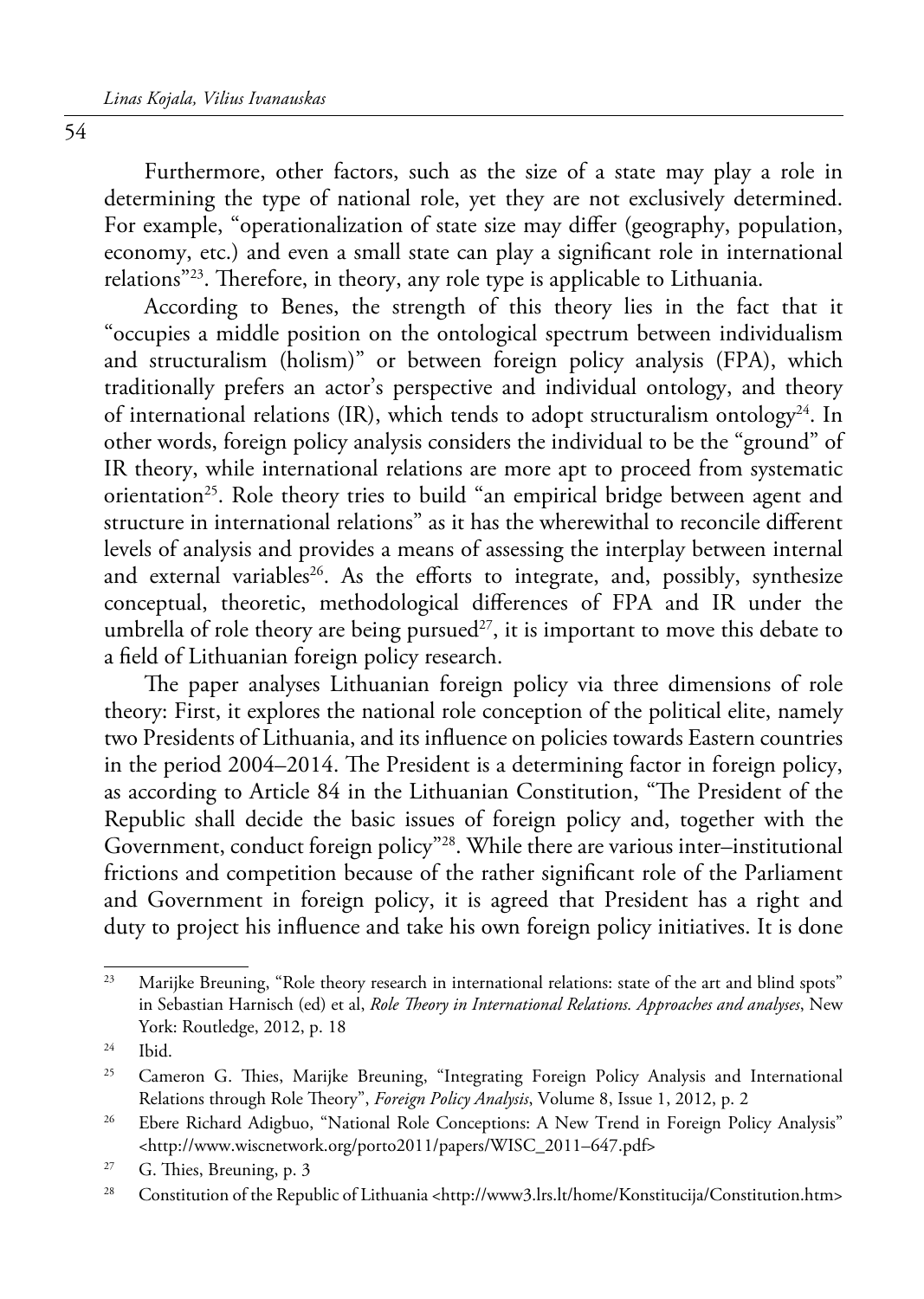mostly by focusing on macro–level initiatives with high–level meetings, visits and various international forums<sup>29</sup>. In order to define the national role conception of two Presidents Valdas Adamkus and Dalia Grybauskaitė, interviews, as well as an analysis of the core foreign policy speeches and memoirs are used. Speeches and official statements are of essential importance, as "what statesmen and diplomats say is often as vital as what they do. It would not be far-fetched to go further and declare that speech is an incisive form of action"30.

Second, the role of expectations are analysed via Lithuania's relationship with key partners – the United States of America, the most influential member of NATO, and the European Union. Due to its "Lilliputian size", Lithuania has a limited capacity to influence even the regional environment by itself; hence, membership in the Euro-Atlantic community provides opportunities for joint action<sup>31</sup>. Therefore, policies of the EU and United States towards the region are essential, as they, in the minds of the political elite, open up or restrict opportunities for Lithuania to take an active role in the region. Therefore, policies of the EU and United States will be analysed in light of the possibilities they open up for Lithuania. Third, key events and circumstances (crisis, conflicts, new policies), which shaped Lithuanian foreign policy in two different periods, are taken into consideration, as they are closely related to the second dimension.

### **2. Valdas Adamkus – 2004–2009: the idea of a Regional Centre**

Artūras Paulauskas, acting President of Lithuania after Rolandas Paksas' impeachment, announced his foreign policy doctrine in 2004: "I have a vision of Lithuania as a centre of the region, with Vilnius as a regional capital"32. President Valdas Adamkus, who was elected in 2004, followed the path of this foreign policy as it complied with his national role conception.

Lithuania fulfilled its ambition to become member of the EU and NATO, but had to continue strengthening its security by surrounding itself from all sides

<sup>29</sup> David J. Galbreath, Ainius Lašas, Jeremy W. Lamoreaux, *Continuity and Change in the Baltic Sea Region: Comparing Foreign Policies*, New York: Rodopi, 2008, p. 95

<sup>30</sup> Philippe G. Le Prestre (ed), *Role Quests in the Post–Cold War Era: Foreign Policies in Transition*, Montreal: McGill–Queens University Press, p. 14

<sup>31</sup> Ibid., p. 97

<sup>&</sup>lt;sup>32</sup> Paulauskas, A. (2004) "Lithuania's new foreign policy", Speech by the acting president of the Republic of Lithuania, Vilnius University, 24 May 2004. < http://paulauskas.president.lt/one. phtml?id=4996>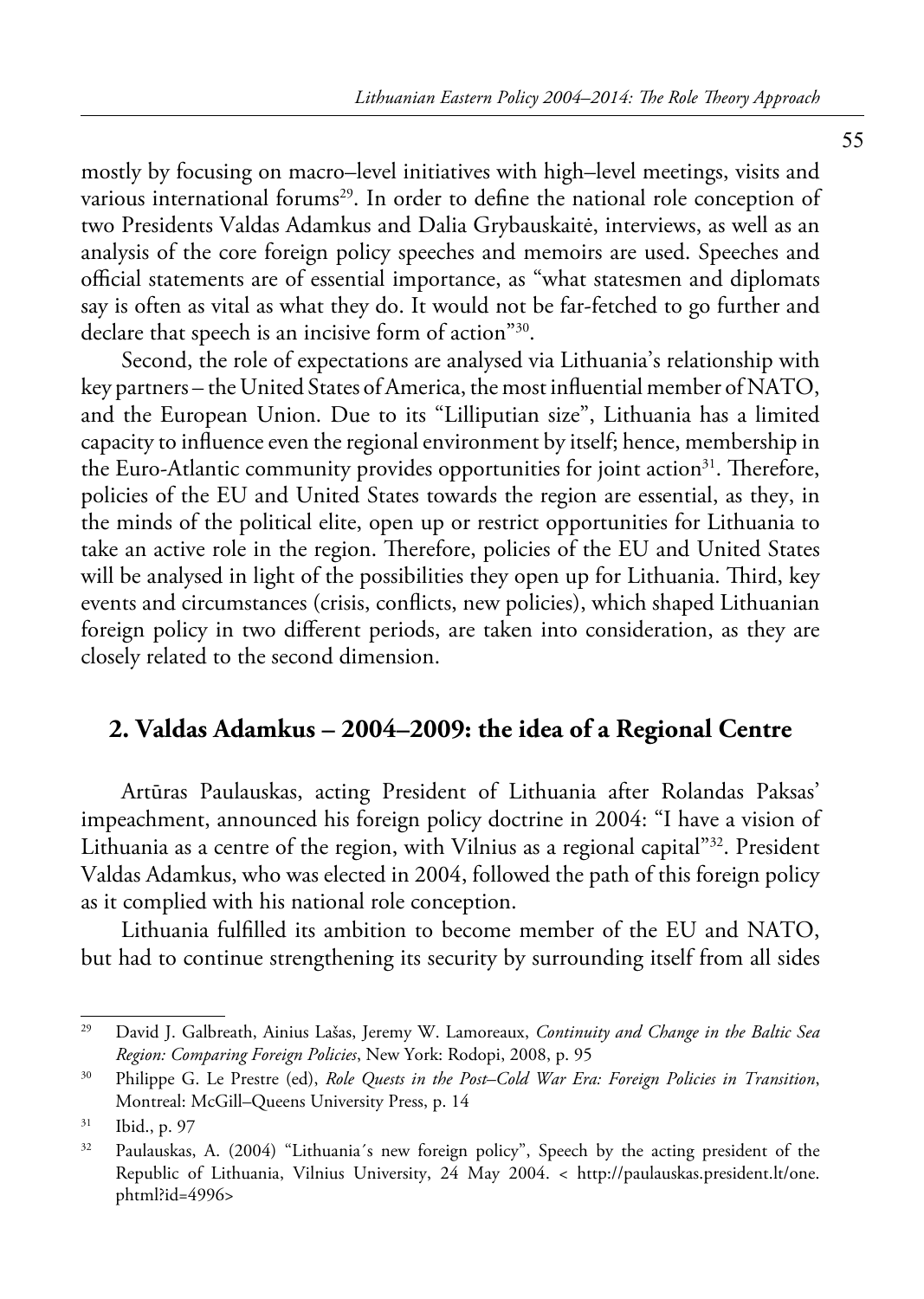56

with free and democratic states and transferring the function of the eastern "forepost" to other states, for instance, Ukraine<sup>33</sup>. In his inaugural address, Adamkus expressed the idea to "bridge the West and the East"34. It was elaborated during a meeting with the heads of foreign diplomatic missions in Lithuania: "Lithuania can and must be a centre of regional gravity. That should be our strategic orientation. It is ambitious, but we have historic, geographic and political preconditions to succeed. <...> I see Vilnius as a natural centre of the region, where political initiatives are being born and implemented"35. This direction was closely related with the President's personality and experience of five decades spent living and working in the United States, which shaped his liberal, value and freedom based ideology. Adamkus sought to spread democracy and freedom to the countries in the East as it was a "civilizational mission" with historic roots in the Grand Duchy of Lithuania<sup>36</sup>. These ideas became a practically applicable foreign policy doctrine<sup>37</sup>.

Moreover, Adamkus sought to break Lithuania's international isolation after the impeachment and unprecedented in Europe removal of President R. Paksas<sup>38</sup>. Partly because of recurring political crises in the region, it was soon understood that Lithuania will only be interesting to Western partners by taking an active stance towards what is now known as Eastern Partnership countries<sup>39</sup>. In Adamkus' words, "The task was to find ways to be more noticeable in European policy and strengthen our international standing. We could do it only by being active in regional policy and becoming advocates of post-Soviet countries <...>"40.

The key event, which helped to shape Adamkus' perception of the region, was the Ukrainian Orange Revolution in 2004. During the political crisis, the

<sup>33</sup> Jonavičiūs, p. 21

<sup>&</sup>lt;sup>34</sup> Inaugural address to the nation by H. E. MR. Valdas Adamkus, President of the Republic of Lithuania, July 12, 2004 <http://archyvas.lrp.lt/en/news.full/5116>

<sup>35</sup> Respublikos Prezidento Valdo Adamkaus kalba Lietuvos diplomatinių misijų vadovams, July 13, 2004 <Address by H. E. Mr. Valdas Adamkus, President of the Republic of Lithuania, during the meeting the heads of foreign diplomatic missions in Lithuania><http://archyvas.lrp.lt/lt/news. full/5121>

<sup>36</sup> Alvydas Jokubaitis, Raimondas Lopata, Lietuva kaip problema <Lithuania as a problem>. Vilnius: Tyto Alba, 2014, p. 284

<sup>37</sup> Česlovas Laurinavičius, Raimondas Lopata, Vladas Sirutavičius, "Kritinis požiūris į Lietuvos užsienio politiką: kas pasikeitė nuo Augustino Voldemaro laikų?" (Critical Approach to Lithuanian Foreign Policy: What has Changed since Augustinas Voldemaras's Times?). Vilnius: *Politologija* 2009/2 (54), p. 111

<sup>&</sup>lt;sup>38</sup> A close aide to the Presidents Staff, interview with the author, Vilnius, 12 September, 2014

<sup>39</sup> Ibid.

<sup>40</sup> Adamkus, p. 527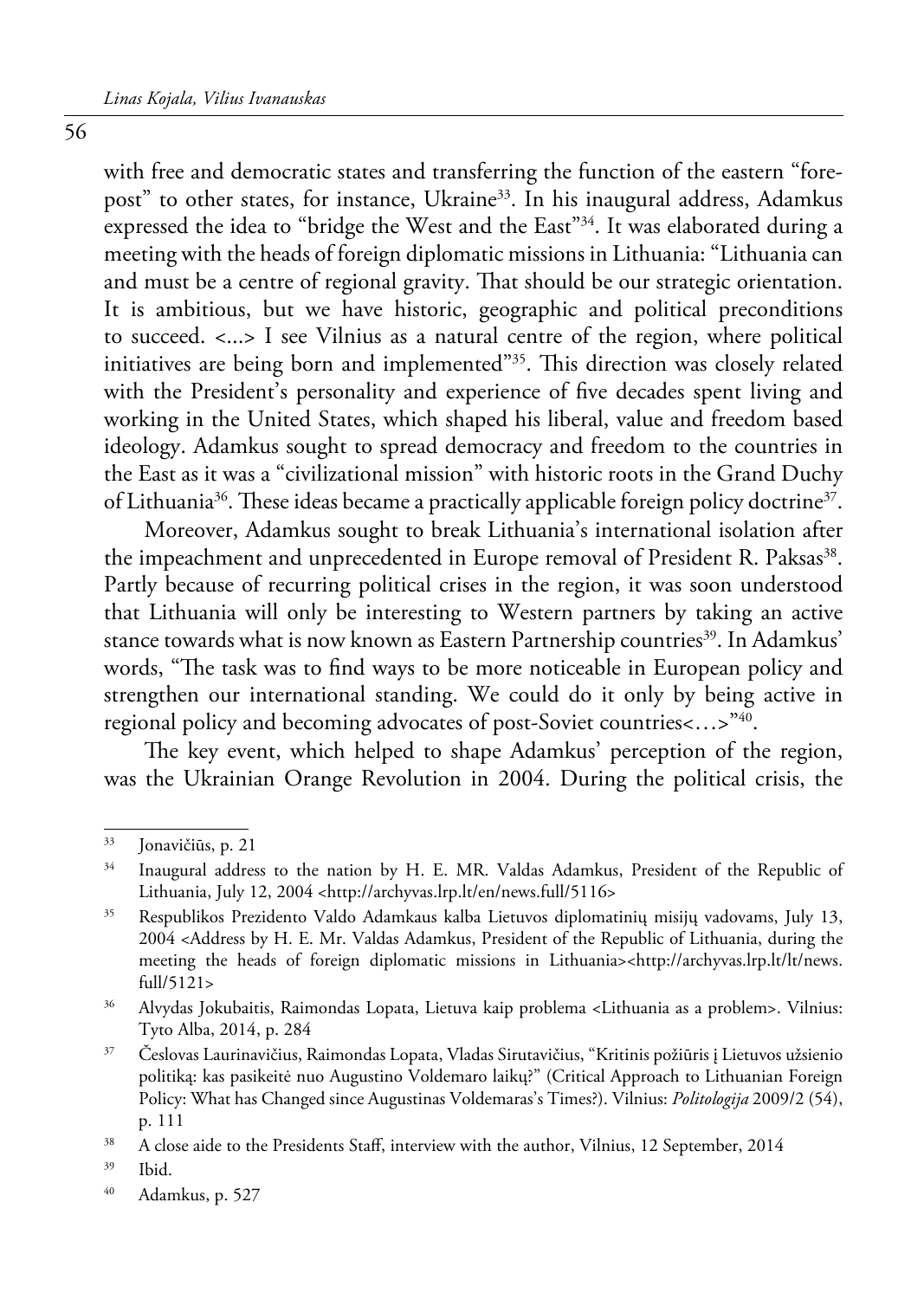Lithuanian President was invited by his Ukrainian counterpart to Kiev to act as a mediator between political groups and protesters after the rigged presidential elections. Adamkus shared this role together with the Polish President Kwasniewski: "this mission was only the beginning of efforts to draw Ukraine and the Western world closer together. It was also the start of Lithuanian diplomatic activity in Eastern Europe. <…> Lithuania's role in this region excelled its size; we erupted from provincial foreign policy. Lithuania never had such important tasks before<sup>"41</sup>.

Adamkus foreign policy vision could also be observed while analysing the destinations of his foreign visits. Ukraine, Georgia, Poland and other countries are among the most visited during his term.

| Belgium <sup>42</sup> | 18             |
|-----------------------|----------------|
| Poland                | 16             |
| Ukraine               | 13             |
| <b>United States</b>  | 7              |
| Germany               | 6              |
| Estonia               | 6              |
| Georgia               | 6              |
| Latvia                | 6              |
| France                | 4              |
|                       |                |
| Azerbaijan            | 3              |
| Moldova               | $\overline{2}$ |
| Armenia               | 1              |
|                       | 158            |

**Table 1.** Foreign visits of the President Valdas Adamkus (2004–2009)<sup>42</sup>

The structural conditions and role expectations to pursue active policies in the East were partly favourable in 2004–2009.

A key factor was the excellent relationship between Poland and Lithuania – symbolically, Adamkus chose Warsaw for his first foreign visit after his election<sup>43</sup>. Both Polish Presidents Alexander Kwasniewski (1995–2005) and Lech Kaczynski (2005 – until his tragic death in 2010), who worked during Adamkus' term,

<sup>41</sup> Adamkus, p. 127

<sup>&</sup>lt;sup>42</sup> Belgium is the most popular destination due to regular meetings among EU leaders in the European Council.

<sup>43</sup> Prezidentas su darbo vizitu lankysis Lenkijoje [President will visit Poland] <http://archyvas.lrp.lt/lt/ news.full/5178>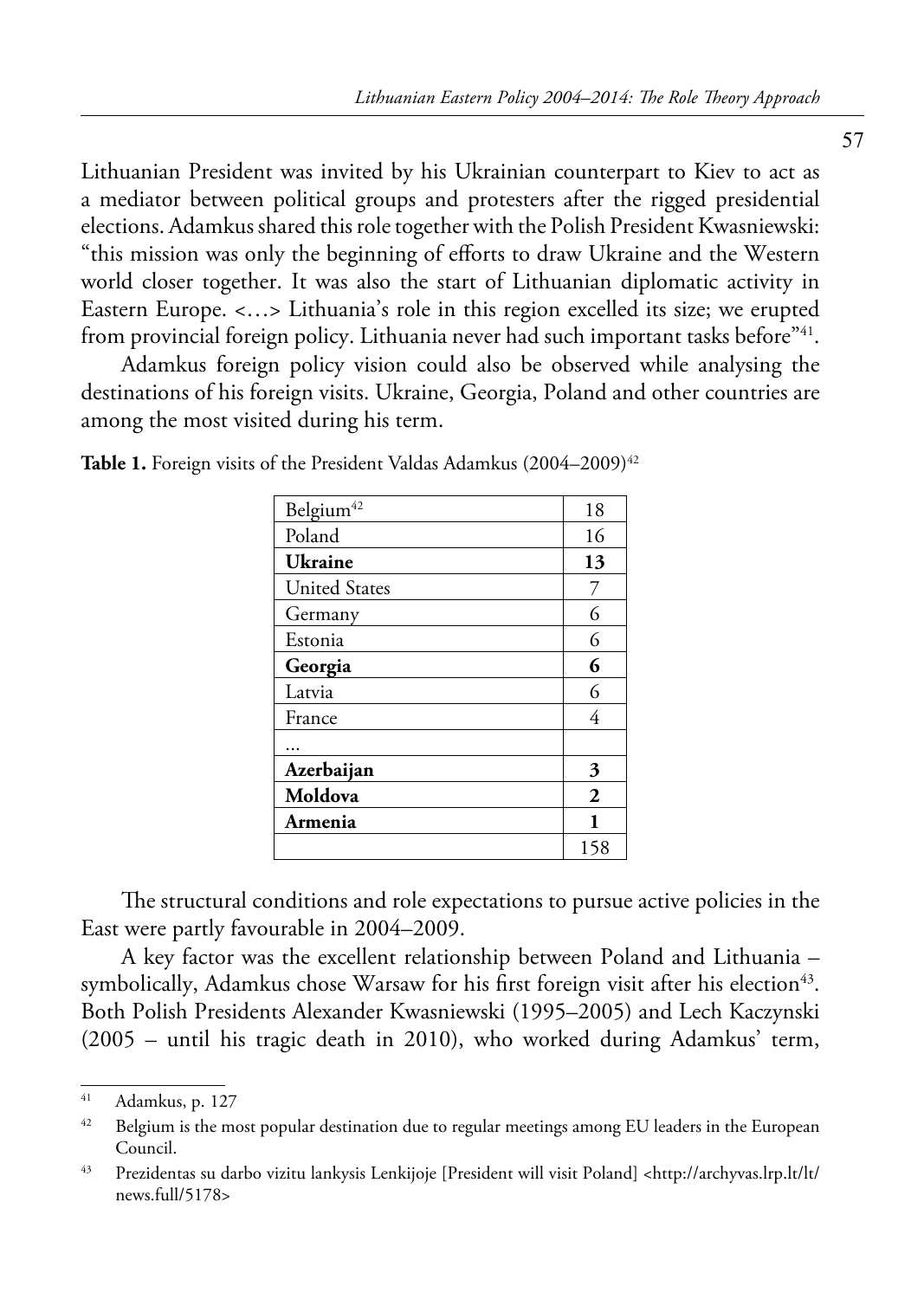expressed the goal to become a centre of the region and spread democracy to the East<sup>44</sup>. As they maintained excellent relationships with Adamkus, Lithuania became an essential partner with similar aims<sup>45</sup>.

Adamkus' vision was also influenced by the Giedroyc–Mieroszewski political doctrine, which was developed in the Polish emigration literary–political journal "Kultura". It proposed a concept of Polish Eastern policy based on the close cooperation of Poland, Lithuania, Belarus and Ukraine (ULB region)<sup>46</sup>. The President had a direct link to this approach: for example, the intellectual discourse of "Kultura" shaped the foreign policy of Polish President Alexander Kwasniewski<sup>47</sup>, who in turn described the Polish – Lithuanian relationship in the times of Adamkus as "a strategic partnership" with a similar vision<sup>48</sup>. It also created room for Poland and Lithuania to take care of other "problematic" neighbour countries (Belarus, Ukraine), ensuring their democratic development and advocating their integration into Europe<sup>49</sup>. To this day Adamkus remains an unofficial patron of the intellectual platform, the Jerzy Giedroyc Forum for Dialogue and Cooperation<sup>50</sup>.

Kaczyński's policies had rather similar implications for regional cooperation. He sought a strategy described as *Prometheism*, which has historic roots in the 1920s and 1930s; it aims at creating a fortress of common defence against Russia that would include independent states in the basins of the Baltic, Black and Caspian Seas. Therefore, Kaczynski sought to "develop the closest possible relations with the countries southeast to Poland" by pooling together Western–

49 Aleks Szczerbiak, *Poland within the European Union: New Awkward Partner or New Heart of Europe?* London: Routledge, 2012, p. 84

<sup>44</sup> Jonavičius, p. 25

<sup>45</sup> Later V. Adamkus himself admitted that without closer cooperation with Lithuania Poland will not be able to strengthen its position as a leader of region (V. Adamkus: Lenkijai bus sunku būti regionine lydere be gerų santykių su Lietuva (V.Adamkus: Poland will struggle to be leader of region without good relationship with Lithuania <http://www.lrt.lt/naujienos/lietuvoje/2/16091/v.\_ adamkus\_lenkijai\_bus\_sunku\_buti\_regione\_lydere\_be\_geru\_santykiu\_su\_lietuva>)

<sup>46</sup> Marcin Celinski, The Giedroyc era ended in foreign policy. March 8, 2011 <http://liberteworld. com/2011/03/08/the–giedroyc–era–ended–in–foreign–policy/>

<sup>47</sup> Nathaniel Copsey, *Public Opinion and the Making of Foreign Policy in the 'New Europe': A Comparative Study of Poland and Ukraine*, New York: Ashgate Publishing, 2013, p. 4

<sup>48</sup> Valdas Adamkus, *Paskutinė kadencija. Prezidento dienoraščiai*, <The Last Term.Diaries of the President>. Vilnius: Tyto Alba, 2011, p. 8

<sup>50</sup> I–asis Jerzy Giedroyco dialogo ir bendradarbiavimo forumo suvažiavimas Druskininkuose <The first meeting of Jerzy Giedroyc Forum for Dialogue and Cooperation in Druskininkai> <http:// www.wilno.msz.gov.pl/lt/ivykiai/i\_asis\_jerzy\_giedroyco\_dialogo\_ir\_bendradarbiavimo\_forumo\_ suvaziavimas\_druskininkuose>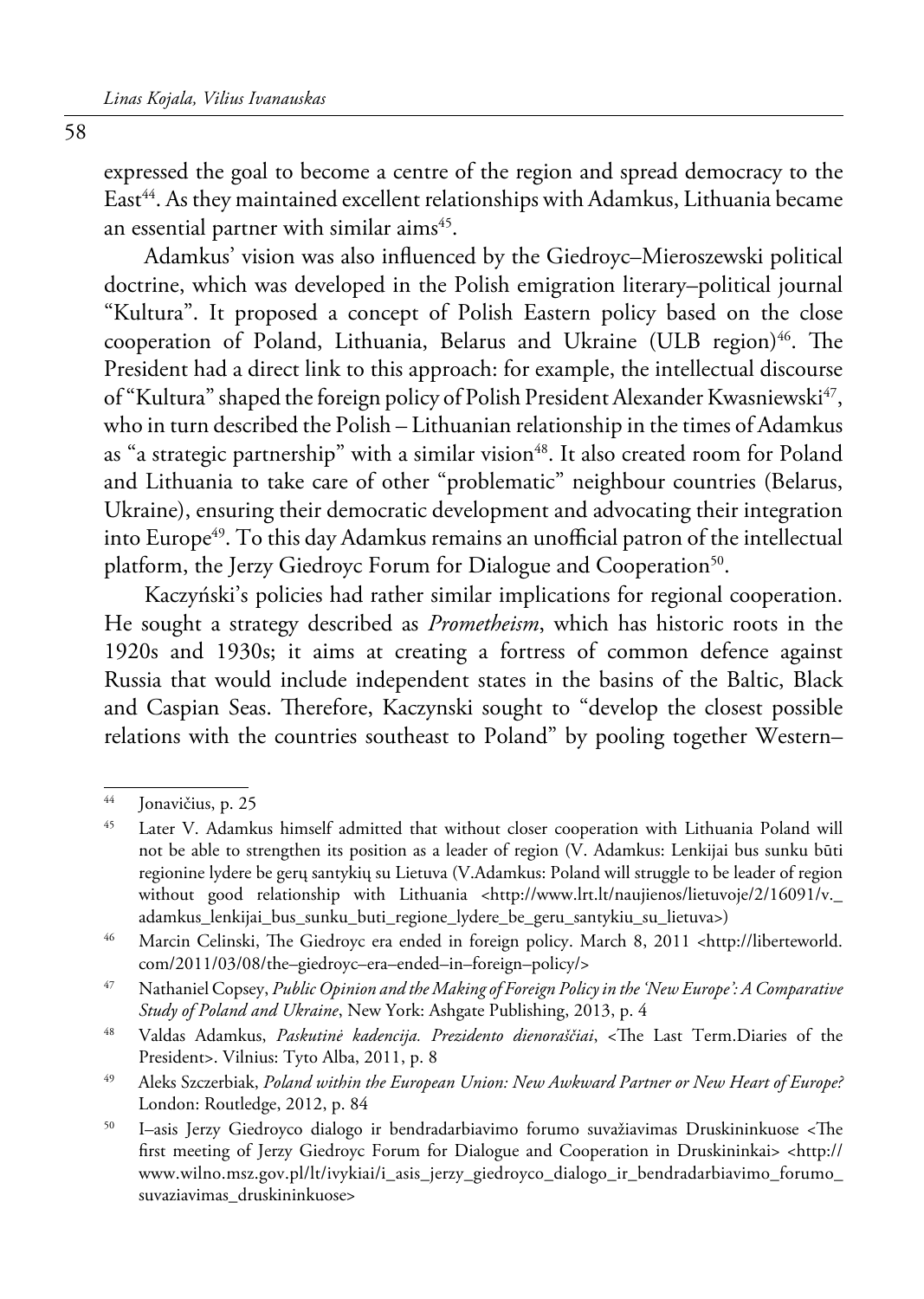oriented Eastern European states<sup>51</sup>. Hence, Lithuania maintained a role of the closest partner of Poland to strengthen regional security and seek mutual goals. Close political cooperation between Lithuania and Poland also led to a favourable public opinion – in spite of the previous conflicts, in 2007 more than 53 percent of Lithuanians regarded Poland as a friendly country, while only 7 percent as nonfriendly<sup>52</sup>. While the Lithuanian Polish minority issues remained complicated, in Adamkus' words, "it did not harm our cooperation, as we were still able to use strong personal relationship and understanding"53.

Furthermore, his relationship with the United States supported this role. "The United States recognised Lithuania's activity and was interested in his regional expertise: Adamkus was often asked to brief about the situation or to make recommendations. For example, during a meeting of Baltic leaders and the President of the United States of America George W. Bush (2001–2008), Adamkus was specifically asked about his meeting with the Belarus President, because no other participant had any direct contact with him"54. The leader of the U.S. was not actively seeking a policy of democracy promotion when he was elected, but that perception changed because of the terrorist attacks on September 11, 2001. After that, democracy promotion became his central objective<sup>55</sup>. Bush even supported Ukrainian and Georgian aspirations to join NATO<sup>56</sup> and recognised Adamkus as a close partner in the region. Among Presidents of Lithuania after independence, Adamkus had the biggest number of direct contacts with the President of the United States<sup>57</sup>. Furthermore, he described George W. Bush as "the best friend of Lithuania"58. Lithuanian President consulted Bush before making important

<sup>51</sup> Gela Merabishvili, "Why Ukraine Matters to Georgia" <http://www.neweasterneurope.eu/interviews/ 1117–why–ukraine–matters–to–georgia>

<sup>52</sup> Ainė Ramonaitė, Nerijus Maliukevičius, Mindaugas Degutis, "Tarp Rytų ir Vakarų: Lietuvos visuomenės geokultūrinės nuostatos" < file://hnas–cifs.activedir.vu.lt/CIFS\_User/Redirected\_ studentai/s1316548/Downloads/geokulturines\_nuostatos\_isplestine\_santrauka.pdf >

<sup>53</sup> Adamkus, p. 162

<sup>54</sup> A close aide to the President's Staff, interview with the author, Vilnius, 12 September, 2014

<sup>55</sup> Federiga Bindi, *The Foreign Policy of the European Union: Assessing Europe's Role in the World*, New York: Brookings Institution Press, 2010, p. 305

<sup>56 &</sup>quot;The Seduction of George W. Bush" <http://www.foreignpolicy.com/articles/2013/11/05/the\_ seduction\_of\_george\_w\_bush\_by\_vladimir\_putin>

<sup>57 &</sup>quot;Lietuvos ir JAV prezidentų bendravimas: nuo George'o W.Busho viešnagės Vilniuje iki nenoro vykti vakarienės su Baracku Obama į Prahą" <http://www.15min.lt/naujiena/aktualu/lietuva/ lietuvos–ir–jav–prezidentu–bendravimas–nuo–george–o–w–busho–viesnages–vilniuje–iki–nenoro– vykti–vakarienes–su–baracku–obama–i–praha–56–364927>

<sup>58</sup> A.Kwasniewskis: būdama didesnė, Lenkija galėtų būti ir supratingesnė <http://www.delfi.lt/news/daily/ lithuania/akwasniewskis–budama–didesne–lenkija–galetu–buti–ir–supratingesne.d?id=55952065>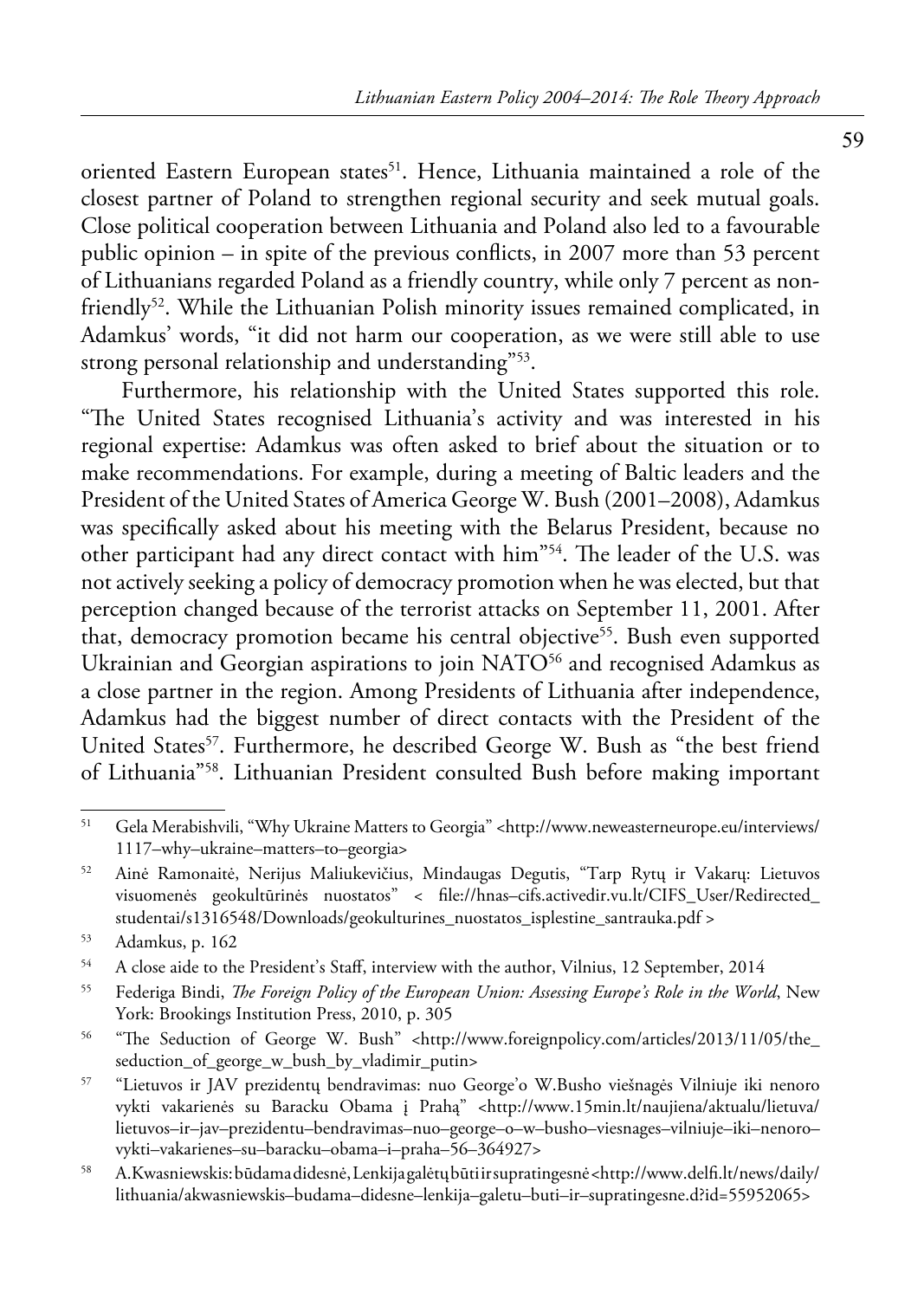decisions, such as flying to Georgia during the conflict with Russia in 2008<sup>59</sup>, there was regular telephone contact between the leaders<sup>60</sup> and high-level bilateral meetings to discuss the situation in the region<sup>61</sup>. In short, the United States ascribed to Lithuania the role of its "buffer or agent in Europe"<sup>62</sup>, because it needed: a) partners in Europe who would defend the United States' interests during a difficult period of divisive war in Iraq, and b) allies, which could promote democratization to other regions<sup>63</sup>. Adamkus' personality and ambitions suited that role.

Yet the policies of the EU were rather different. Lithuania, which had recently joined the EU, lacked trust from the other Member States; furthermore, Lithuania did not have enough experience to construct an interest-mediation style according to Brussels' rules<sup>64</sup>. Furthermore, the EU itself seemed to be unsure about its policies towards the  $East<sup>65</sup>$ . It led to misunderstandings: for instance, Lithuania expressed its support to the Orange Revolution in Ukraine before the EU announced its official position<sup>66</sup>. Josep Borrell, then President of the European Parliament, criticized the role of Poland and Lithuania in Ukraine by noting that they acted under American influence and had a different stance from the majority of European countries<sup>67</sup>. Moreover, Lithuania and Poland did not succeed in their role as "agenda setters" or "wake-up callers" during the 2008 Russian invasion in Georgia68. From the EU's perspective, Lithuania was rapidly becoming a "one issue state", with its criticism of Russia and activities in the post-Soviet region<sup>69</sup>. The Lithuanian President remarked that European leaders lacked an understanding of

<sup>59 &</sup>quot;Lietuvos prezidentas išvyksta į Gruziją, vizitą parėmė JAV prezidentas" <http://www.delfi.lt/ news/daily/lithuania/lietuvos–prezidentas–isvyksta–i–gruzija–vizita–pareme–jav–prezidentas.d?id= 18059923>

<sup>60</sup> A close aide to the Presidents Staff, interview with the author, Vilnius, 12 September, 2014

<sup>61 &</sup>quot;President Bush Meets with President Adamkus of Lithuania" <http://georgewbush–whitehouse. archives.gov/news/releases/2008/09/20080929–5.html>

<sup>62</sup> Stankus, Paulauskas, p. 57

<sup>63</sup> Č. Laurinavičius et al., p. 105

<sup>64</sup> Gunta Pastore, "Small New Member States in the EU Foreign Policy: Toward "Small State Smart Strategy"?", *Baltic Journal of Political Science*, 2013 (2), p. 75

<sup>65</sup> Vilpišauskas, p. 136

<sup>66</sup> Dovilė Budrytė, "Back in the USSR, or New Initiatives in Lithuania's Foreign Policy after the Dual Enlargement". Presentation in international conference Europe's Small States in a Changing Environment 2–3 June 2006, Copenhagen, Denmark <http://www.norface.org/files/s1–budryte.pdf>

<sup>67</sup> Zaki Laïdi, *EU Foreign Policy in a Globalized World: Normative Power and Social Preferences*, New York: Routledge, 2008, p. 113

<sup>68</sup> Pastore, p. 81

<sup>69</sup> Karpavičiūtė, p. 123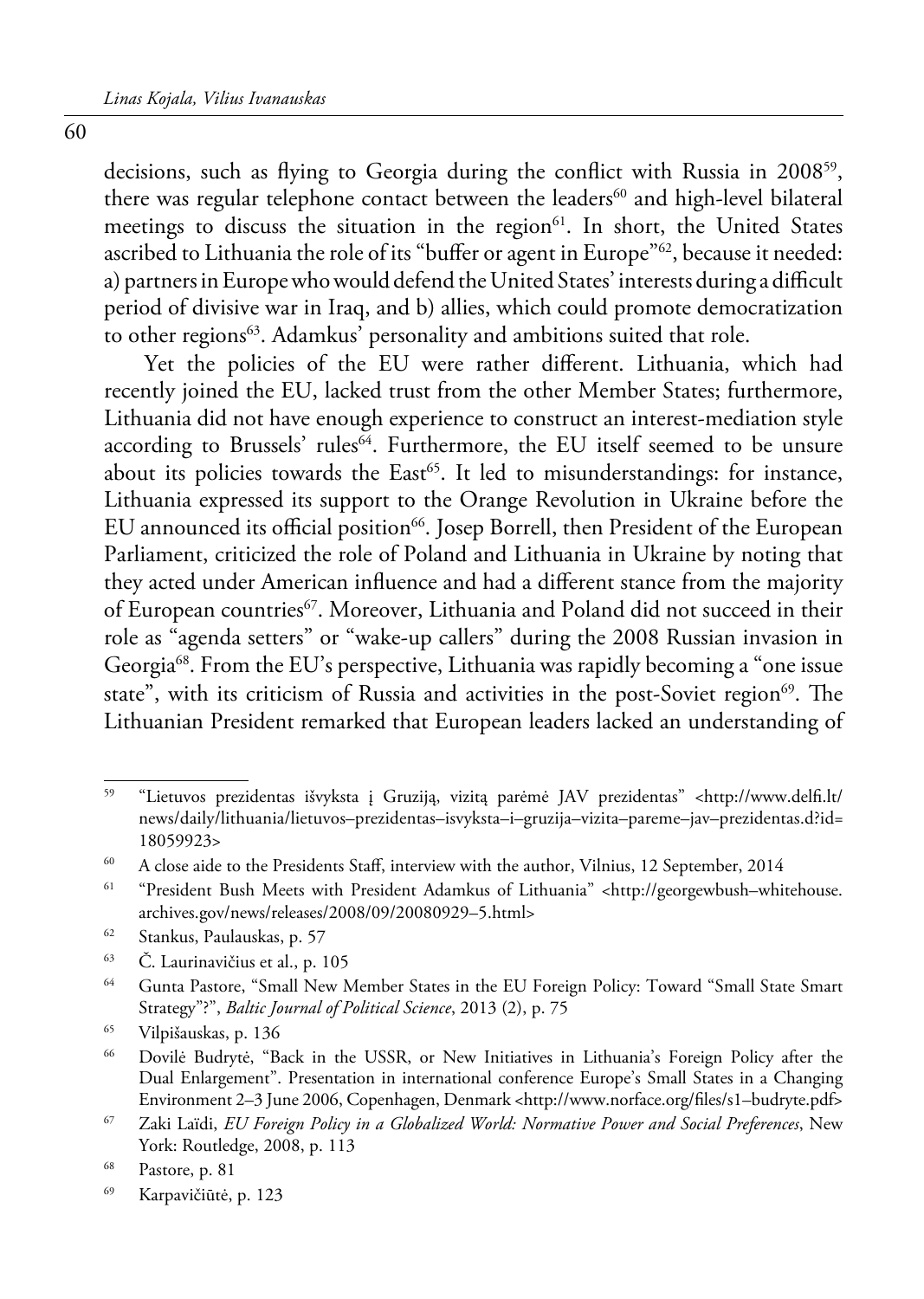the region: for instance, during the Orange Revolution in Ukraine, he described the European Union's High Representative for Common Foreign and Security Policy Javier Solana as a "person, who has no understanding what so ever of what is happening in Ukraine"70, while Solana saw Lithuania's policies as too "radical"71.

In practice, the national role performance of Lithuania's "regional leadership" was based on three dimensions. First, Lithuania was actively involved during the crises in both Ukraine and Georgia. Second, Lithuania initiated engagement with an informal group of states, the E–11 Caucus and organized international events, such as the "Vilnius 10" Summit in 2002 and *Vilnius Summit 2006: Common Vision for a Common Neighbourhood*, which brought together leaders from the Baltic States, the Black Sea region and the Vice–President of United States Dick Cheney72. Third, Lithuania politically supported Euro-Atlantic integration in Ukraine and other countries<sup>73</sup>.

To sum up, the "regional leadership" concept had its roots in Adamkus' personality, as his personal experience, perception and values were compatible with activism in the region, especially after Paksas' isolation. Lithuania filled a "strategic vacuum" with "value based" foreign policy, led by the principles of democracy promotion and self-determination<sup>74</sup>. This kind of policy was also possible due to role expectations that were given to Lithuania by Poland, which sought similar goals and saw Lithuania as a key partner, and the United States, which recognised Adamkus as a suitable leader to promote its interests.

Yet Lithuania's achievements in Eastern policy could be described only as mixed<sup>75</sup>. One of the reasons is that the EU had a cautious approach towards Lithuania's initiatives. Furthermore, Eastern countries had "reform fatigue"76 and often failed to meet expectations. Due to these and additional factors, such as an "overstretch" of broad and ambitious foreign policy targets<sup>77</sup>, Lithuania's publicly announced ambitions to become a "regional centre" were not realized. In practice Lithuania was a partner to a significantly bigger and more influential country, Poland, which sought similar policies in the region. Without Poland Lithuania is

- 73 Jonavičius, p. 29
- 74 Laurinavičius et al, p. 107
- 75 Vilpišauskas, p. 135
- 76 Pastore, p. 70
- 77 Statkus, Paulauskas, p. 73

<sup>70</sup> Adamkus, p. 135

<sup>71</sup> Vilpišauskas, p .137

<sup>72</sup> Budrytė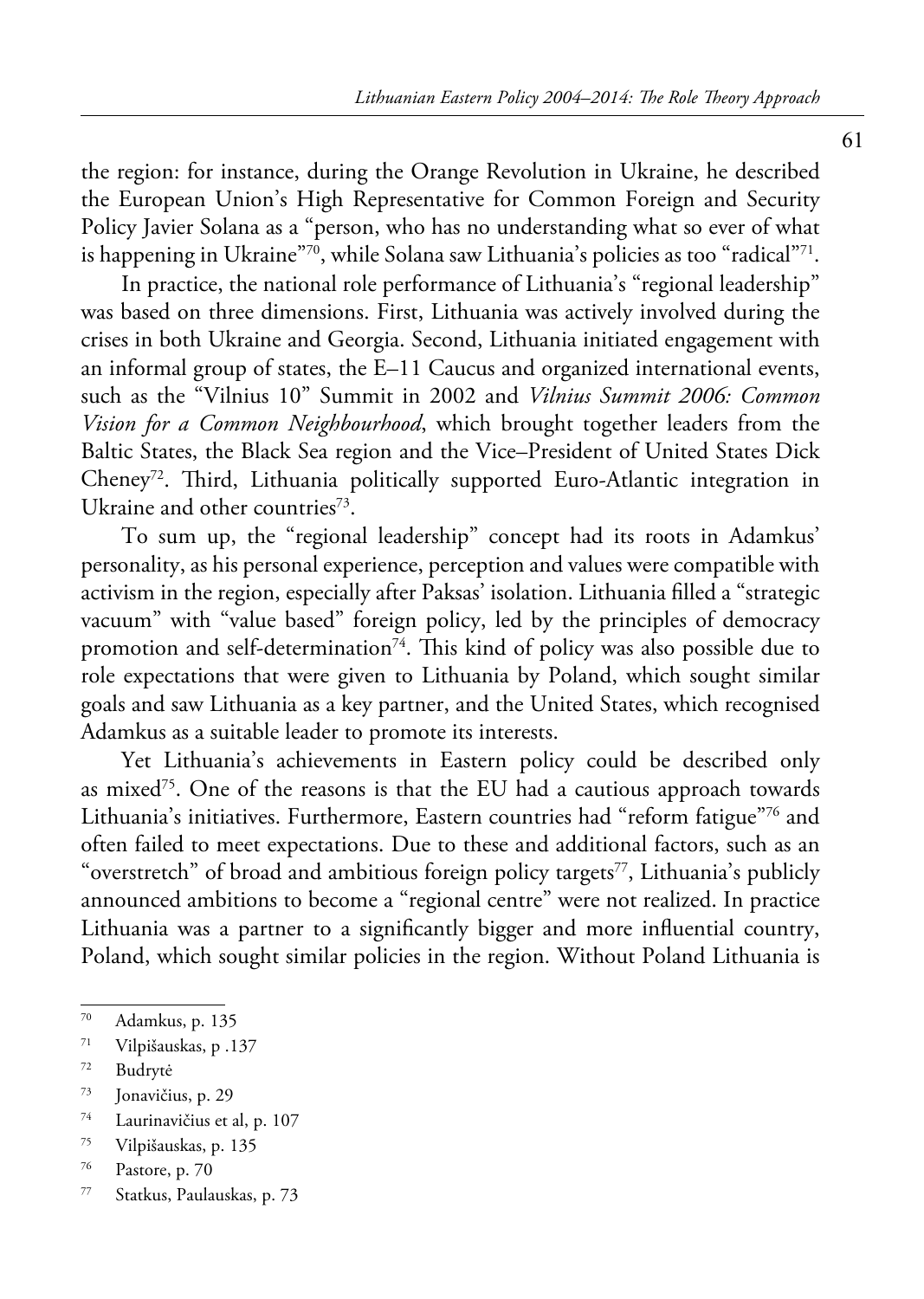62

less able to have any influence in the EU or NATO, while opportunities to draw the attention of the United States also deteriorate considerably<sup>78</sup>.

Therefore, in 2004–2009 Lithuania fulfilled its role of what was described by Holsti as a Regional–subsystem collaborator, rather than a regional centre. A Regional–subsystem collaborator conception envisages not occasional interposition into areas or issues of conflict, but it rather indicates far-reaching commitments to cooperative efforts with other states to build wider communities<sup>79</sup>. Lithuania sought this by seeking niches for itself in the foreign policy doctrines of the United States and Poland. As this is less ambitious, it could be argued that the main foreign policy goals were achieved: Lithuania regained its place among Western countries after Paksas' isolation and played a part in the far-reaching goal of democracy promotion in the East.



**Diagram 1.** Adamkus' conception

79 Holsti, p. 265

 $78$  Irina Batorshina, Vadim Volovoy, "Modern Lithuanian foreign policy: the adjustment of traditional policy", *Journal of Baltic Region*, 2011 (4), p. 28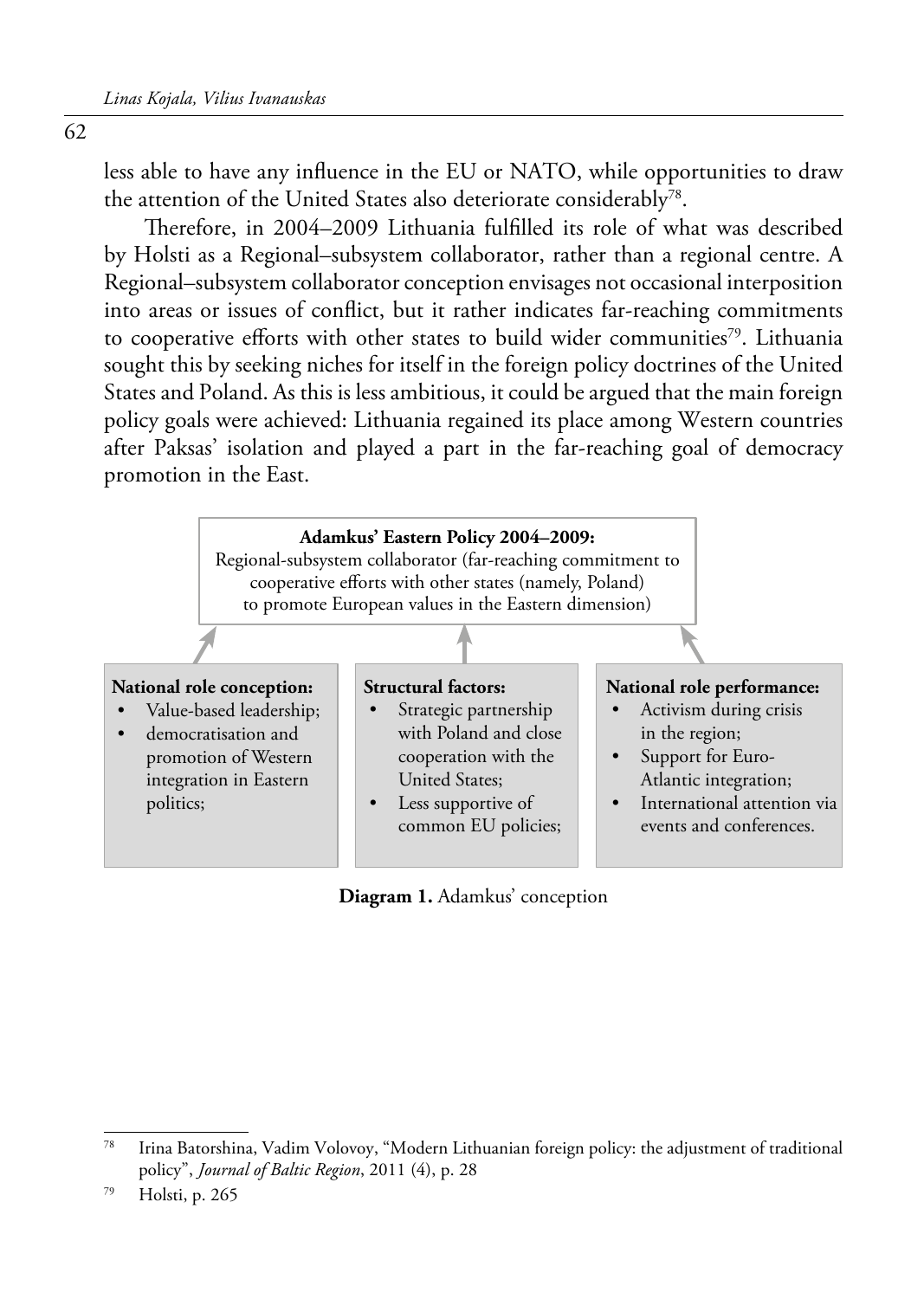## **3. Grybauskaitė 2009–2014: from pragmatism to the "New Cold Warrior"**

Dalia Grybauskaitė was elected in the first round in 2009 as an independent candidate. She openly criticized Adamkus' foreign policy and based her argument on the failure of "regional leadership" – for example, she openly spoke about Lithuania being laughed at as a "one-issue state"80 at European institutions. In her inaugural speech Grybauskaitė said that, "the priority of foreign policy was and will continue to be good relations with its neighbours. But we need to adjust the foreign policy pendulum: let strong and consistent defence of the interests of Lithuania remain instead of only imaginary leadership in the Euro-Atlantic space"<sup>81</sup>. She later elaborated on the issue it by saying that "Lithuania had a single vector foreign policy – it was either the United States, or no one. My aim is to change it into a multi-vector foreign policy <…> by paying more attention to Europe, especially Northern Europe<…>. I aim to balance"82.

Therefore, her national role conception at the beginning of her presidency clearly differed from that of Adamkus. It consisted of two main aspects:

Pragmatism. She came to office as a strict technocrat, with vast experience in various state institutions and a five-year tenure as European Commissioner for Financial Programming and the Budget. Therefore, she sought to play according to European rules as she "learned a lesson on the need for compromise" and had experience in complicated negotiations with partners in European institutions<sup>83</sup>. It led to a more cautious approach towards policy initiatives in the East and closer cooperation with European institutions in decision-making processes.

Focus towards Western Europe and more "beneficial" regions. The aim was to redirect Lithuanian foreign policy from the Eastern region and pronounced pro-Americanism towards "Old Europe and to shake off the label of a "one– issue state". Hence, the new focus was on the Baltic Sea Region $84$  and countries

<sup>80</sup> Vaščenkaitė, p. 37

<sup>81</sup> Inaugural Address by President Dalia Grybauskaitė Seimas of the Republic of Lithuania <http:// www.president.lt/en/activities/speeches/inaugural\_address\_by\_president\_dalia\_grybauskaite\_ seimas\_of\_the\_republic\_of\_lithuania.html>

<sup>82</sup> D.Grybauskaitė siekia ne pakeisti, bet subalansuoti užsienio politiką <http://www.lrytas.lt/–13100180 671307815245–d–grybauskait%C4%97–siekia–ne–pakeisti–bet–subalansuoti–u%C5%BEsienio– politik%C4%85.htm>

<sup>83</sup> Pastore, p. 74

<sup>84</sup> Prezidentės D. Grybauskaitės kalba atidarant Baltijos jūros valstybių vyriausybių vadovų susitikimą. 2010–06–028 http://www.president.lt/lt/prezidento\_veikla/kalbos/prezidentes\_d.\_grybauskaites\_ kalba\_atidarant\_baltijos\_juros\_valstybiu\_vyriausybiu\_vadovu\_susitikima.html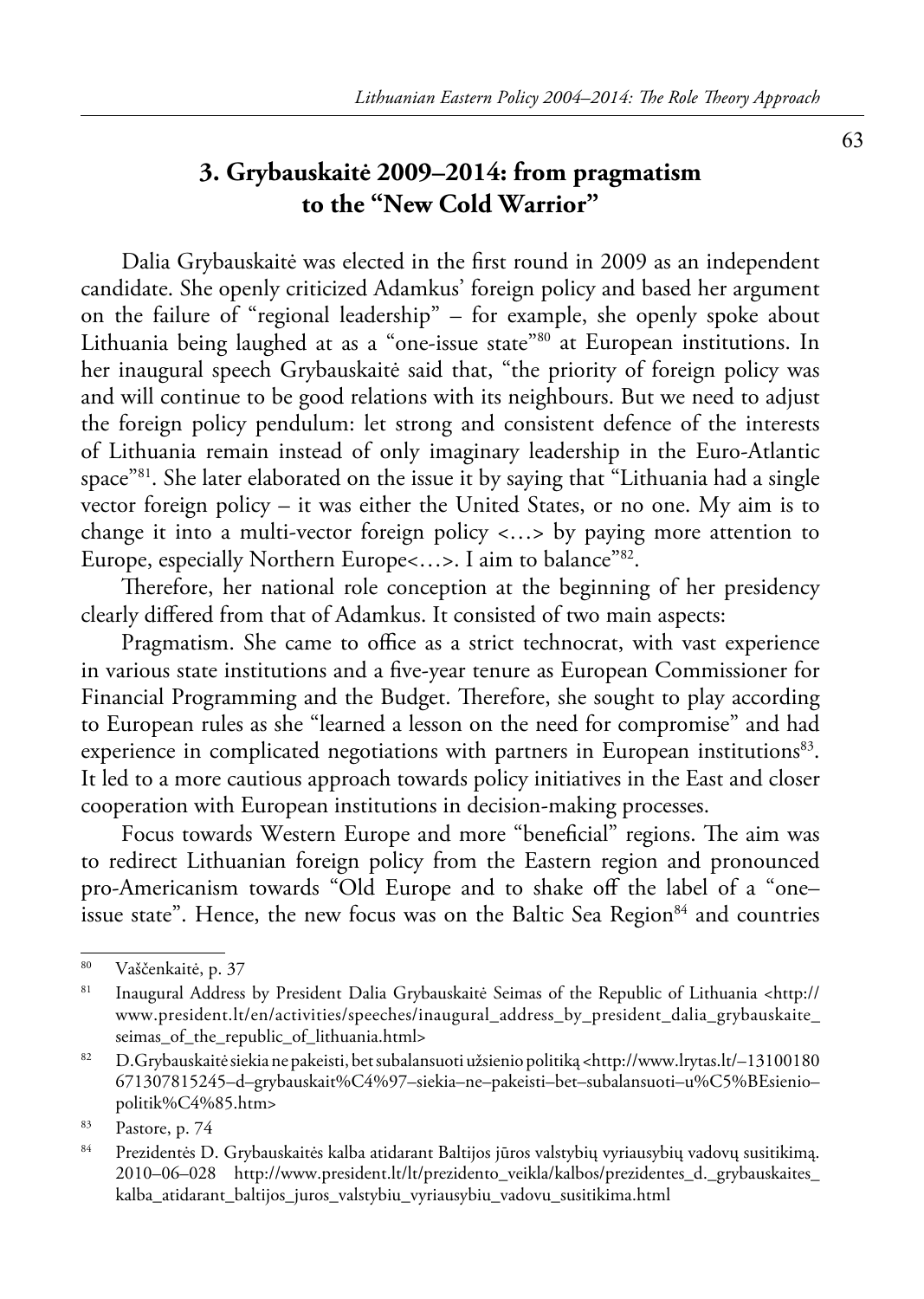64

with which Grybauskaitė had close contact during her years in the European Commission. For example, she chose Sweden as the destination for her first foreign visit<sup>85</sup>. As Grybauskaitė noted during the State of Nation Address in 2011, "We are an integral part of the Baltic Sea Region and we have reliable partners here with whom we share the same regional development goals. It is natural therefore that cooperation with Nordic countries in all spheres continues to be a top priority". It was apparent that Eastern countries were left somewhat aside – only Belarus was briefly mentioned in the address<sup>86</sup>. Nordic formats (NB6 and NB8) were often emphasized together with the task of ensuring an independent supply of energy and fulfilling other strategic projects. Another key factor was Grybauskaitė's relationship with German Chancellor Angela Merkel – during this term, as the incapability of bilateral interests diminished and relationship intensified<sup>87</sup>. For instance, Grybauskaitė noted that, "Germany is a strategic partner of Lithuania and a staunch advocate of our membership in the EU and NATO"88.

Several structural role expectation factors stimulated this shift. First, it was understood that Lithuania does not have sufficient resources to become an interlocutor or bridge between Russia and the EU with its activities in Eastern Europe<sup>89</sup>. During the global economic crisis, the Lithuanian Gross Domestic Product (GDP) shrunk around 15 percent<sup>90</sup>. As, according to Miniotaitė, Lithuania's previous ambitions were based on recent achievements, especially in its fast-growing economy, rather than its "glorious past"91, it was difficult to continue promoting the image of a "success story" in the East. Therefore, it is no surprise that the speeches and annual reports of the first years in office show Grybauskaitė's priorities in areas such as social conflicts within society, justice and legislation. In short, domestic issues dominated, while there was less attention to foreign policy<sup>92</sup>.

<sup>85 2009</sup> metų išvažiuojamųjų vizitų apžvalga [Review of international visits in 2009] <http://www. prezidentas.lt/lt/prezidento\_veikla/vizitai/2009\_metu\_apzvalga.html>

<sup>&</sup>lt;sup>86</sup> State of the Nation Address by H.E. Dalia Grybauskaitė, President of the Republic of Lithuania <http://www.president.lt/en/activities/speeches/state\_of\_the\_nation\_address\_by\_h.e.\_dalia\_ grybauskaite\_president\_of\_the\_republic\_of\_lithuania\_8497.html>

<sup>87</sup> Matthias Rantzsch, "The German Interests towards Lithuania: a Dilemma of the Zwischenraum", *Lithuanian Foreign Policy Review*, 2008 (20), p. 46

<sup>88</sup> Lithuania's strategic partnership with Germany is for the benefit of Europe <http://www. eurodialogue.eu/Lithuania–strategic–partnership–with–Germany–is–for–the–benefit–of–Europe>

<sup>89</sup> Statkus, Paulauskas, p. 75

<sup>90</sup> Lithuania in second attempt to join euro <http://euobserver.com/lithuania/120293>

<sup>91</sup> Miniotaitė, *In search of identity in contemporary Lithuanian foreign policy: between East and North dimensions*, p. 97

<sup>92</sup> Batorshina, Volovoy, p. 27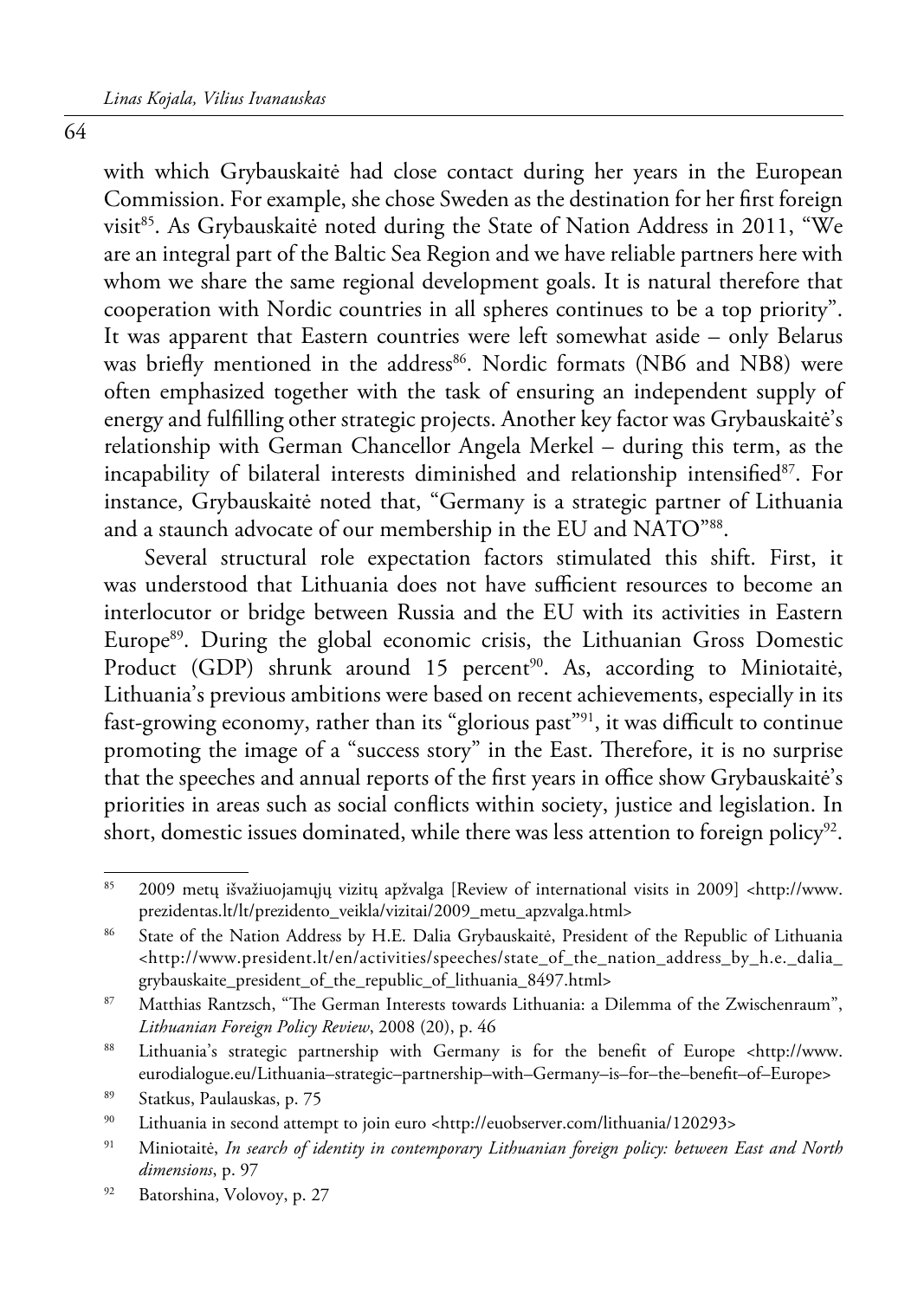Second, the foreign policy concepts of the principal strategic partners changed and "deprived Lithuania of an important foothold in tackling international issues"93. It is related with Lithuania's relationship with the United States and Poland, two countries that played an essential part in Adamkus' leadership attempts.

The newly-elected President of the United States Barrack Obama outlined the Asia – Pacific region as a foreign policy priority, while being less interested in Europe and post-Soviet countries<sup>94</sup>. Furthermore, as Obama launched a "reset" policy expecting to turn Russia into a cooperative partner by showing greater humility and by accommodating President Vladimir Putin's sensibilities on Iran, ballistic missile defence, nuclear arms treaties, Lithuania's, which remained critical towards Russia, role declined. In April 2010, Obama and Russian president Dmitry Medvedev signed a new Strategic Arms Reduction Treaty (START) in Prague, decreasing tension after previous plans by the United States to deploy the missile defence system Eastern European. Grybauskaitė openly disagreed with Obama's reduction plan, claiming it could harm Lithuanian security. A symbolic gesture of this was refusal to take part in the dinner in Prague, where Obama invited the presidents of Lithuania, Latvia, Estonia, and Romania, as well as the prime ministers of Poland, the Czech Republic, Bulgaria, Croatia, Hungary, Slovakia and Slovenia. D. Grybauskaitė was the only president who did not accept the invitation<sup>95</sup>. She also noted that Lithuania would not become a "hostage" of the United States' foreign policy<sup>96</sup>.

- In addition, the relationship with Poland came to a "deadlock"<sup>97</sup>. Various factors, some of which may not be regarded as structural, contributed to this shift:
- Increased activity of Polish minority leaders, which formed a faction in the Parliament of Lithuania for the first time in 2012, as they are often regarded "neither loyal nor trustworthy to Lithuania and even Poland";
- The unsolved and escalating problem of the spelling of family names in Lithuanian passports;

<sup>93</sup> Ibid.

<sup>94</sup> Jarosław Ćwiek–Karpowicz, "Polish Foreign Policy Toward its Eastern Neighbors: Is a Close Cooperation with Germany Possible?", DGAPanalyse, 2011, p. 3 <https://dgap.org/en/article/ getFullPDF/20366>

<sup>95</sup> [How the Russian 'Reset' Explains Obama's Foreign Policy](http://www.foreignpolicy.com/articles/2012/10/16/how_the_russian_reset_explains_obama_s_foreign_policy) <http://www.foreignpolicy.com/ articles/2012/10/16/how\_the\_russian\_reset\_explains\_obama\_s\_foreign\_policy>

<sup>96</sup> Has Grybauskaite helped Lithuania break free from hostage status? <http://www.lithuaniatribune. com/3425/has–grybauskaite–helped–lithuania–break–free–from–hostage–status–20103425>

<sup>97</sup> The Economist, Bad blood <http://www.economist.com/node/21549987>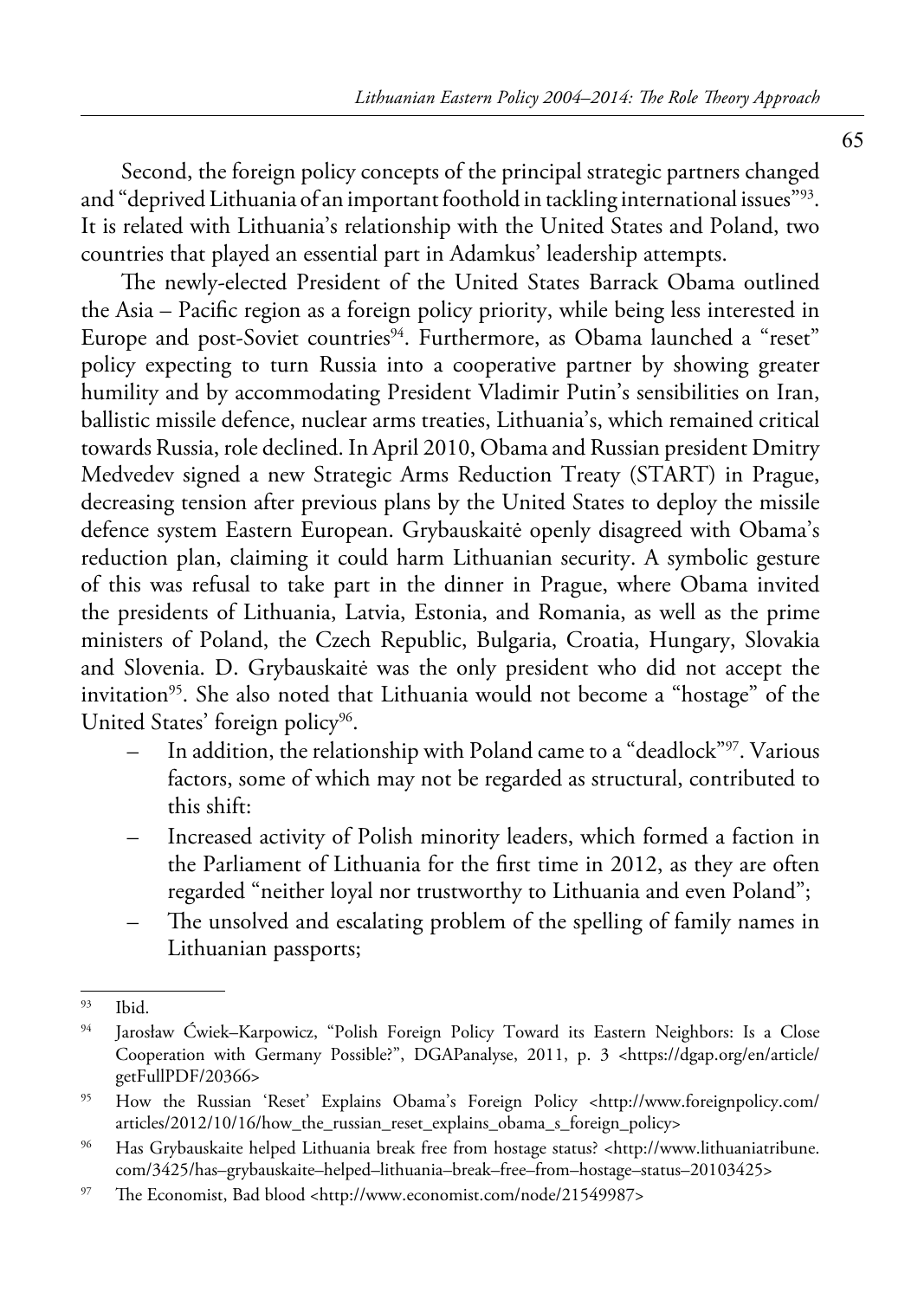- Certain other tension-provoking issues (national education policy of minorities; land restitution in the Vilnius region, "Mažeikių nafta" / PKN Orlen issues);
- Personal convictions and specific personalities<sup>98</sup>. For example:
	- a) Polish foreign minister Radoslaw Sikorski openly refused to visit Lithuania until minority issues were not being dealt with $99$ ;
	- b) Polish President Bronislaw Komorowski, who was elected in 2010, and Grybauskaitė continued a good bilateral relationship on a presidential level, but did not avoid certain stand-offs – for instance, Grybauskaitė declined to visit Warsaw to discuss regional security with other Baltic leaders in reaction to Polish pressure and suggestions that it might review its position on the NATO air-policing mission if Lithuania did not addresses minority issues;
	- c) Komorowski, who was elected in 2010, sought a "more moderate" line on Russia than the Kaczynski brothers<sup>100</sup>, causing concern for Grybauskaitė that the Baltic countries could become "scapegoats" of such a policy<sup>101</sup>;
	- d) In 2012, Grybauskaitė even called a "pause" on ceremonial meetings between state leaders<sup>102</sup>.

Bilateral tensions were reflected in society – a remarkable shift in Lithuania's public opinion took place, as only 12 percent of respondents considered Poland to be a "friendly state" while 27 percent characterised it as "hostile" in 2014<sup>103</sup>.

In practice, at the beginning of her term Grybauskaitė shaped her Eastern policy by continuously aligning it with the dominant EU approach and Eastern

<sup>98</sup> Živilė Dambrauskaitė et al., "Lithuanian–Polish Relations Reconsidered: a Constrained Bilateral Agenda or an Empty Strategic Partnership?", Eastern Europe study centre, Analytical Review, 2011, p. 34–36

<sup>99</sup> Wayne C. Thompson, *Nordic, Central, and Southeastern Europe*, 2014. London: Rowman & Littlefield, p. 158

<sup>100</sup> Stratfor, Russia's Role in Polish–Lithuanian Tensions <http://www.stratfor.com/video/russias–role– polish–lithuanian–tensions–dispatch#axzz3J4s46Lb0>

<sup>101</sup> Relations with Poland continue to worsen <http://country.eiu.com/article.aspx?articleid=16 09128145&Country=Lithuania&topic=Politics&subtopic=Recent+developments&aid=1&o id=598071444>

<sup>102</sup> Lithuanian President wants pause in "ceremonial meetings" with Poland <http://www.15min.lt/en/article/ world/lithuanian–president–wants–pause–in–ceremonial–meetings–with–poland–529–262324>

<sup>&</sup>lt;sup>103</sup> Lithuanians' trust for Poles plummets <http://www.thenews. l/1/10/Artykul/172598,Lithuanians– trust–for–Poles–plummets>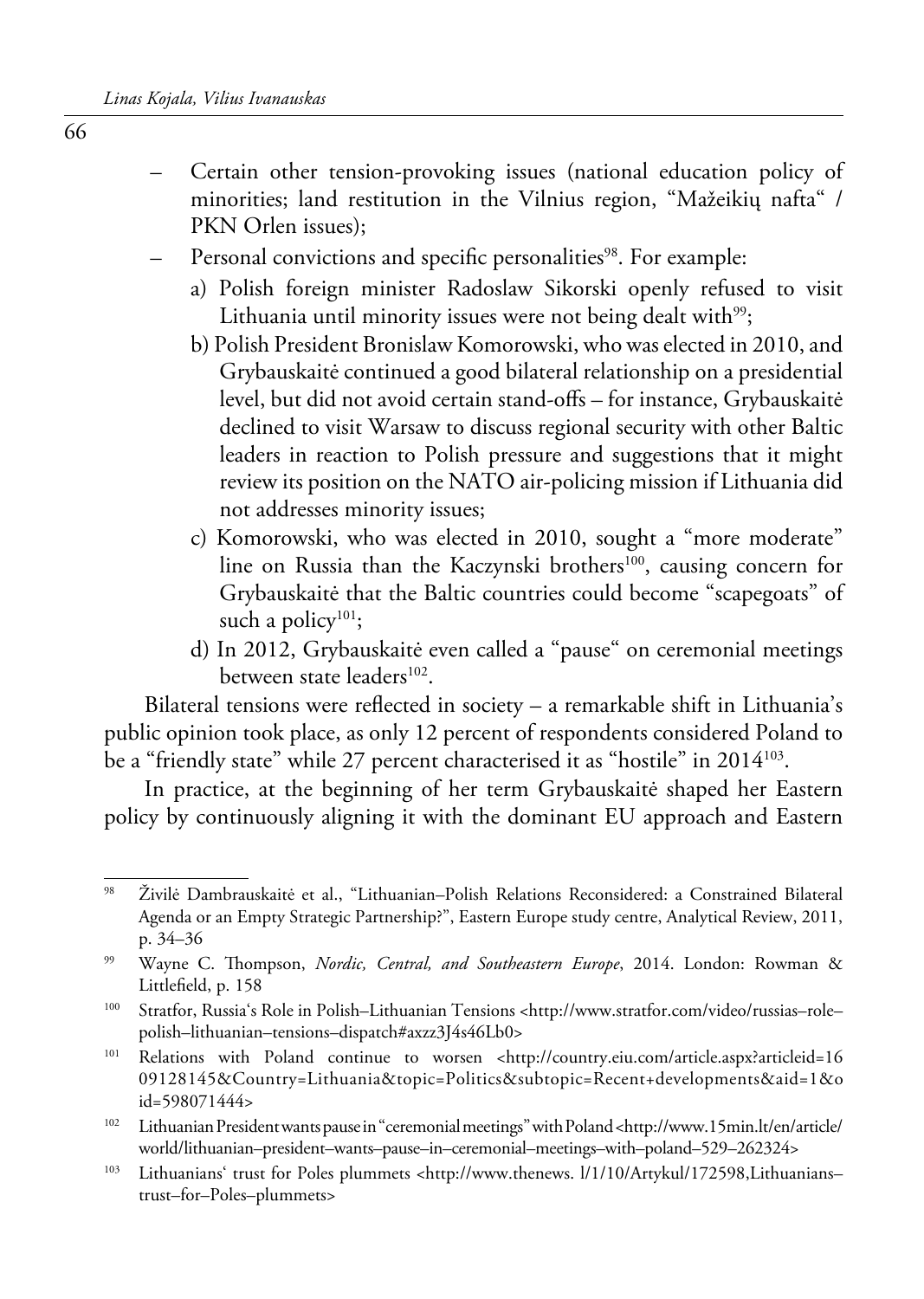Partnership (EaP) policy goals. By seeking this direction, Lithuania avoided controversial unilateral policies and coordinated its goals on an EU level – for example, bilateral meetings with Belarusian President Alexander Lukashenko in Vilnius and Minsk were considered as an "European signal" for rapprochement, rather than a Lithuanian-only initiative<sup>104</sup>. It played a significant role in shaping new Lithuanian orientation towards Eastern partnership countries through structural frameworks approved in the EU instead of bilateral or regional strategies of New Europe's countries towards their Eastern neighbours. Hence calls for closer cooperation in the framework of EaP in technical areas such as modernization, granting of visas or the prospects of EU Association agreements became dominant, while a value-based approach played a rather marginal role.

Furthermore, cooperation in Nordic formats such as the NB8 intensified: it was developing in the areas of security and defence, with joint military training such as Amber Hope and Baltic Spirit conducted in the region, cooperation in international missions intensified. Furthermore, all the countries worked to enhance cyber- and energy security as well as civil safety in the region<sup>105</sup>.

It was not only Grybauskaitė's own national role conception, but also structural conditions which shaped unfavourable conditions for a continuation of an active Eastern policy. It was especially notable at the time of the economic crisis, as it also reflected the country's actual economic interdependencies in terms of investment, trade and strategic economic goals<sup>106</sup> rather than value-based ambitions. Therefore, Grybauskaitė sought to refocus on the Nordic dimension. According to Holsti's typology, Grybauskaitė embraced the role of Internal Development, which had little reference to any particular task or function within the international system. The emphasis, on the contrary, is that "most efforts of the government should be directed toward problems of internal development". While international political matters are of second importance, it does not preclude various forms of international cooperation, particularly in economic and technical matters". Grybauskaitė sought to deal with the economic crisis, strengthen ties with the Northern countries and fulfil Lithuania's role as a modern European state.

The changes are visible while reviewing the foreign visits made by Grybauskaitė. While visits may not fully reflect political priorities and even be misleading, Grybauskaitė was clearly less willing to go to Eastern Neighbourhood countries.

<sup>&</sup>lt;sup>104</sup> Election Stakes High for Lukashenko <http://www. themoscowtimes.com/news/article/electionstakes–high–for–lukashenko/422824.html>

<sup>105</sup> NB8 cooperation is unique <http://president.lt/en/press\_center/press\_releases/nb8\_cooperation\_is\_ unique.html>

<sup>106</sup> Vilpišauskas, p. 135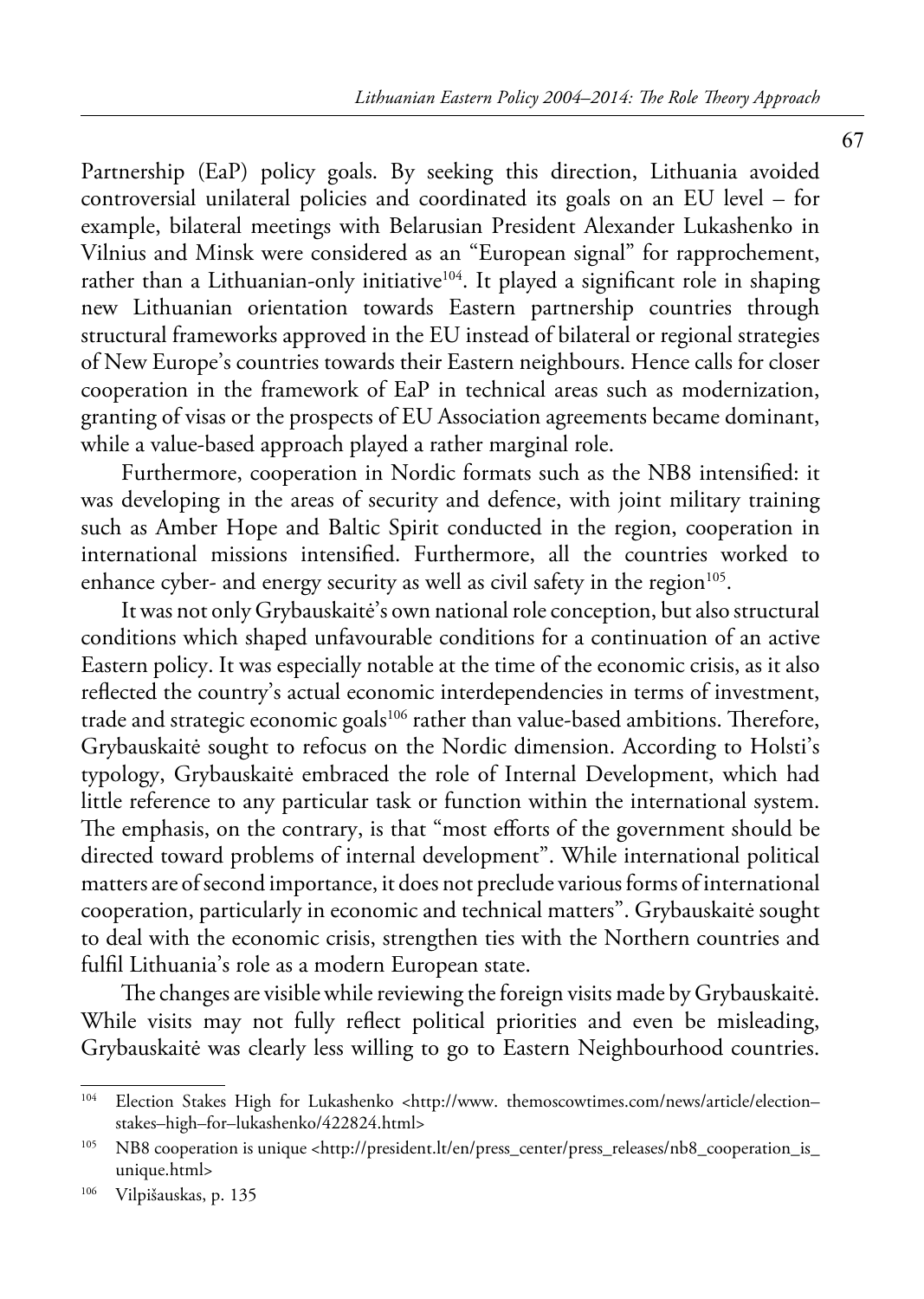For example, close cooperation and friendship with Eastern countries were not among of her foreign policy priorities $107$ .

| Country                       | <b>Visits</b> |  |
|-------------------------------|---------------|--|
| Belgium                       | 34            |  |
| Poland                        | 10            |  |
| Germany                       | 9             |  |
| <b>United States</b>          | 7             |  |
| Latvia                        | 6             |  |
| Finland                       | 4             |  |
| Estonia                       | 4             |  |
| France                        | 4             |  |
| Norway                        | 3             |  |
| Eastern partnership countries |               |  |
| Ukraine                       | 6             |  |
| Georgia                       | $\mathbf{2}$  |  |
| Moldova                       | 1             |  |
| Armenia                       | 1             |  |
| Azerbaijan                    | 1             |  |
| Belarus                       | 1             |  |
|                               | 115           |  |

Table 2. Foreign visits of President Dalia Grybauskaitė (2009–September 2014)<sup>108</sup>

Yet Grybauskaitė's policies shifted again in the latter phase of her first term. Her activities became increasingly similar to the previous policies of Adamkus as even some features of leadership in the region became evident. While the first four years could be described as Internal Development, characterized by pragmatic policies, 2013 notes a significant shift to the new phase of Lithuania's activism in the region.

Several factors may have contributed to this shift:

– Stabilization of domestic politics due to arelatively successful handling of the economic crisis. Lithuania's economy is currently among the fastest growing in the EU109;

<sup>107</sup> Ibid.

<sup>108</sup> Visits of President of the Republic of Lithuania <http://www.president.lt/en/activities/visits\_414. html>

<sup>109</sup> European economy guide: Taking Europe's pulse <http://www.economist.com/blogs/graphicdetail/ 2014/11/european–economy–guide>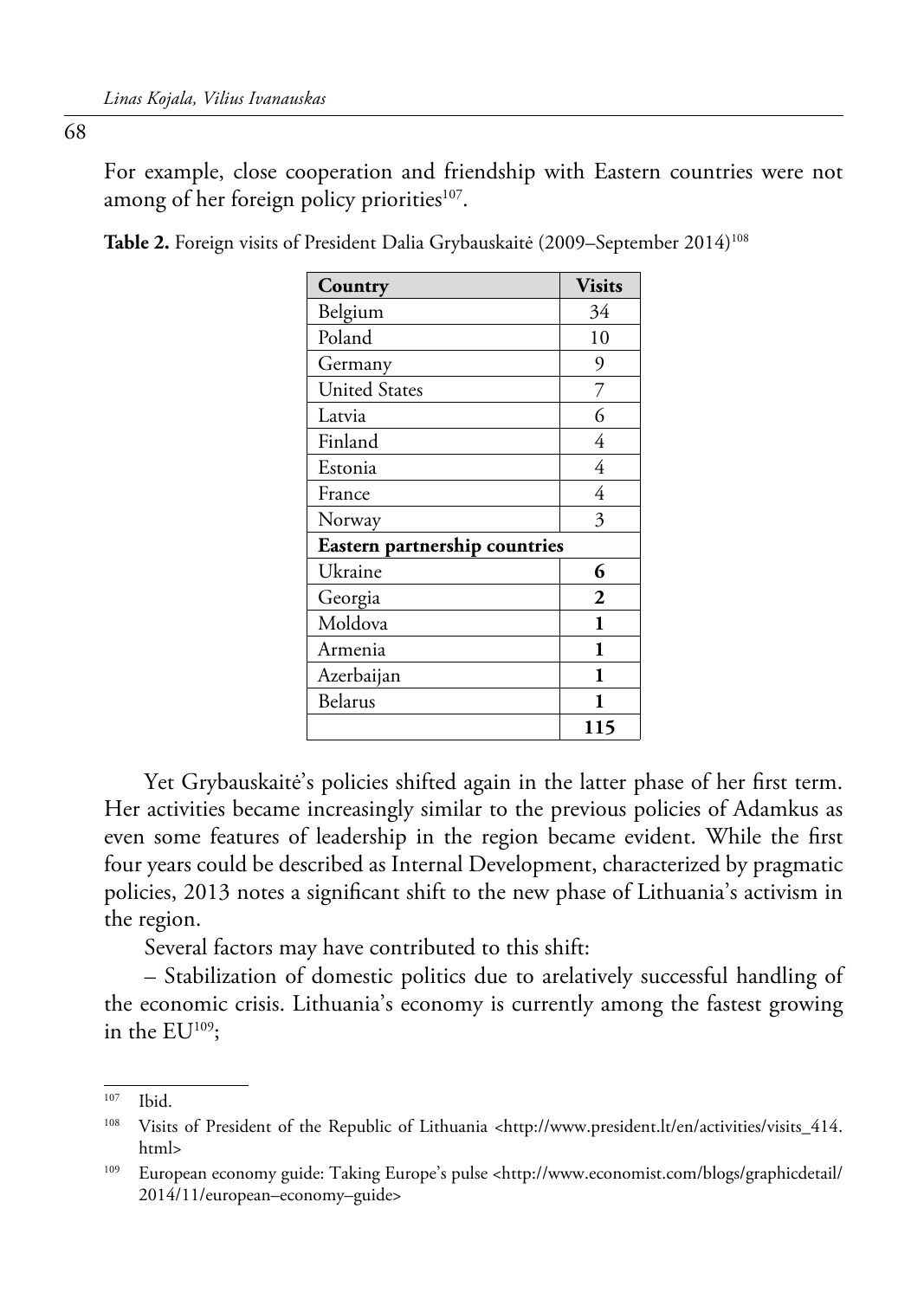– Lithuanian Presidency of the Council of the European Union. Lithuania declared Eastern Partnership as one of the key priorities during its Presidency and hosted EaP in Vilnius in the second part of 2013. Because of this, international attention to the issues of the EU's policies towards Ukraine, Moldova and Georgia and other EaP countries grew considerably. Lithuania's Presidency created more favourable structural conditions for activism, as the EU itself engaged in debates about the future of Eastern Partnership and did not discourage greater Lithuanian activism in the region;

– Russia's aggression in Ukraine and the changing security environment in the region after the Vilnius Summit caused a shift of political priorities. Annexation of Crimea and escalation in Eastern Ukraine was considered as a direct security threat to Lithuania. It caused a shift of priorities both for politicians and society. For example, Grybauskaitė started her State of the Nation Address in 2014 by emphasizing that, "War and occupation <...> have become a real threat on the continent of Europe" and continued that "the direct threat to regional security also highlighted the importance of neighbourhood cooperation. Fully aware that the strength of the region is built on unity, together we – Lithuanians, Poles, Latvians, and Estonians – assessed the threats and joined our efforts to ensure security"110. Economic problems, which dominated the media during the financial crisis, gave way to security issues. In March 2014, just before the Lithuanian Presidential elections, 87 percent of Lithuanians believed that there is a "real threat" of Russia's military attack on Lithuania<sup>111</sup>, while in 2012 more than 60 percent said that Lithuania does not face "any direct threats"112. The crisis also caused a shift of attention for the United States, which played a crucial role in the sanctions policy towards Russia; furthermore, both President B. Obama and vice-president Joe Biden visited the Baltic States and expressed support for NATO defence commitments $113$ .

– A new phase in the relationship with Poland. While the Polish minority issues remained tense, the new geopolitical circumstances and similarities of security

<sup>110</sup> State of the Nation Address by H.E. Dalia Grybauskaitė, President of the Republic of Lithuania <http://president.lt/en/activities/state\_of\_the\_nation\_address/2014.html>

<sup>111 87%</sup> Lithuanians are certain that Russia could attack <http://www.lrt.lt/naujienos/news\_in\_ english/29/39562/87\_lithuanians\_are\_certain\_that\_russia\_could\_attack>

<sup>112</sup> Visuomenės nuomonės tyrimas šalies saugumo ir gynybos klausimais (Public opinion research on country's security and defence) <http://www.spinter.lt/site/lt/vidinis/menutop/9/home/publish/ NjAyOzk7OzA=>

<sup>113</sup> Obama Transcript: NATO Will Defend Estonia, Latvia, Lithuania <http://blogs.wsj.com/washwire/ 2014/09/03/obama–transcript–nato–will–defend–estonia–latvia–lithuania>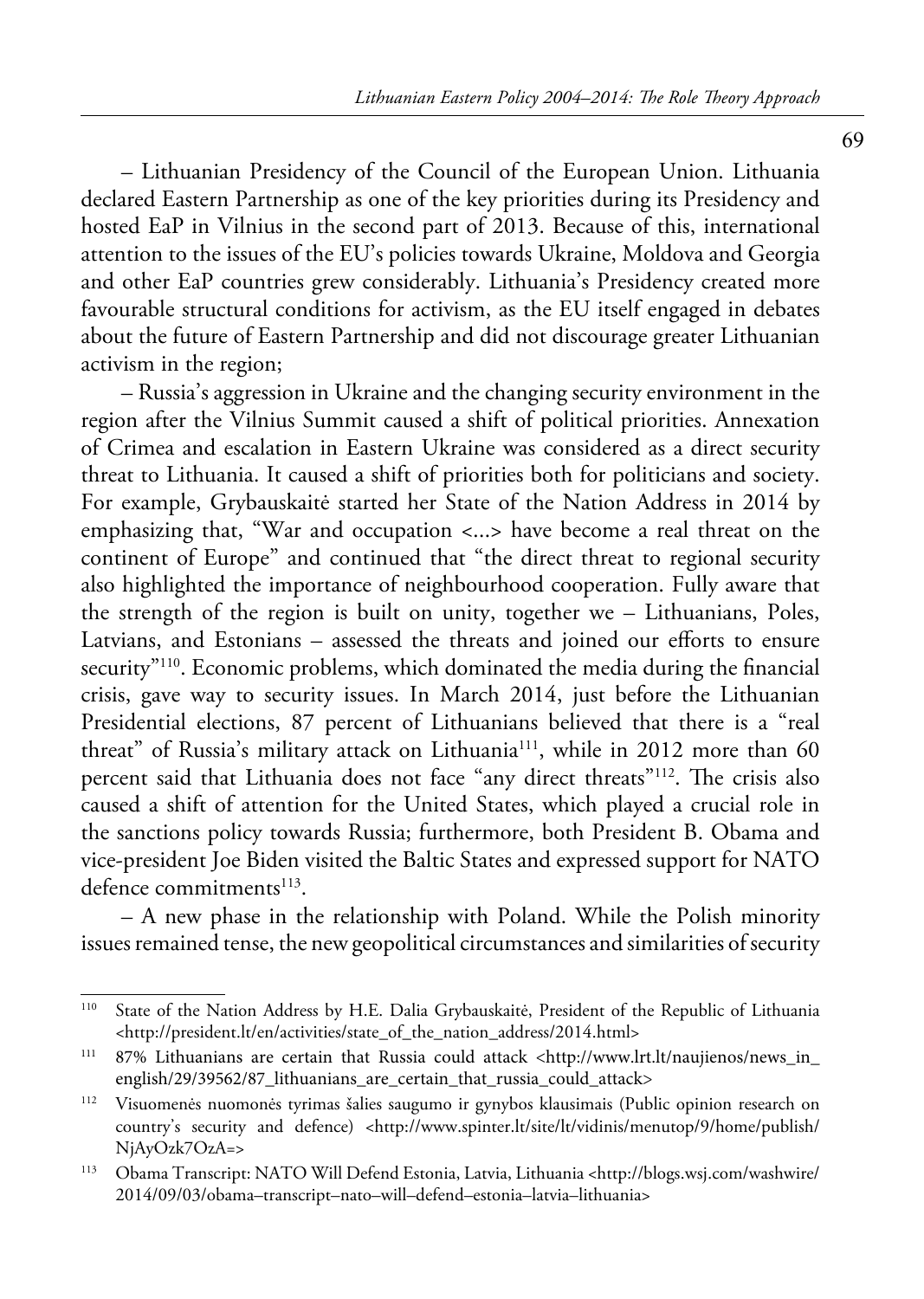threats led to similar positions on the international stage. For instance, Poland and Lithuania, together with other Baltic countries, were named in the group of the most "hawkish" EU Member States while discussing events in Ukraine and sanctions against Russia<sup>114</sup>. It also led to strategically important practical decisions: formation of a joint Polish-Lithuanian-Ukrainian military unit<sup>115</sup> and Lithuanian support for Polish Prime Minister Donald Tusk for the position of the new President of the European Council. In addition, strategic energy projects, such as the Polish–Lithuanian gas pipeline<sup>116</sup>, were given a new impetus<sup>117</sup>.

Hence during the first term Grybauskaitė demonstrated transformation from a pragmatic and cooperative approach to a proactive ("new Cold War warrior"<sup>118</sup>) positioning, even if a more cautious approach remained dominant in the EU. National role conception, as it was previously described, played only a marginal role, as it did not directly reflect the new priorities. It could be argued that her national role performance was flexible and not based on long-term foundations. Therefore, the shift was caused by structural factors: while being critical of Adamkus' policies at the beginning of her term, Grybauskaitė soon sided with her predecessor's policies mainly due to Russia's aggression in Ukraine and successful economic stabilisation, while ensuing factors, such new impetus for cooperation with Poland, played an essential role. Hence, the foreign policy role moved from Internal Development closer to an Adamkus–like Regional–subsystem collaborator.

The key factor remains Poland: the effectiveness of new role depends on her ability to continue close cooperation with Poland, which may still be harmed by domestic policies, less favourable personal relationship and other circumstances. If the relationship returns to the earlier more complicated stage, Lithuania's policy may seem as Regional leadership without a solid foundation for effective implementation.

<sup>114</sup> Divided we stand: Where do EU states stand on further sanctions on Russia? <http://www. openeurope.org.uk/Article/Page/en/LIVE?id=19876>

<sup>115</sup> BBC, Poland, Ukraine and Lithuania form joint military unit <http://www.bbc.com/news/world– europe–29284548>

<sup>116</sup> Lithuania Seeks Faster Baltic–EU Energy Links on Ukraine Concern <http://www.bloomberg.com/ news/2014–03–04/lithuania–seeks–faster–baltic–eu–energy–links–on–ukraine–concern.html>

<sup>117</sup> Lithuanian president reveals her vote in EU appointments <http://en.delfi.lt/eu/lithuanian– president–reveals–her–vote–in–eu–appointments.d?id=65710952>

<sup>118</sup> Mark Leonard, Nicu Popescu, "A Power Audit of EU–Russia Relations", Policy Paper, ECFR, 2007, p. 2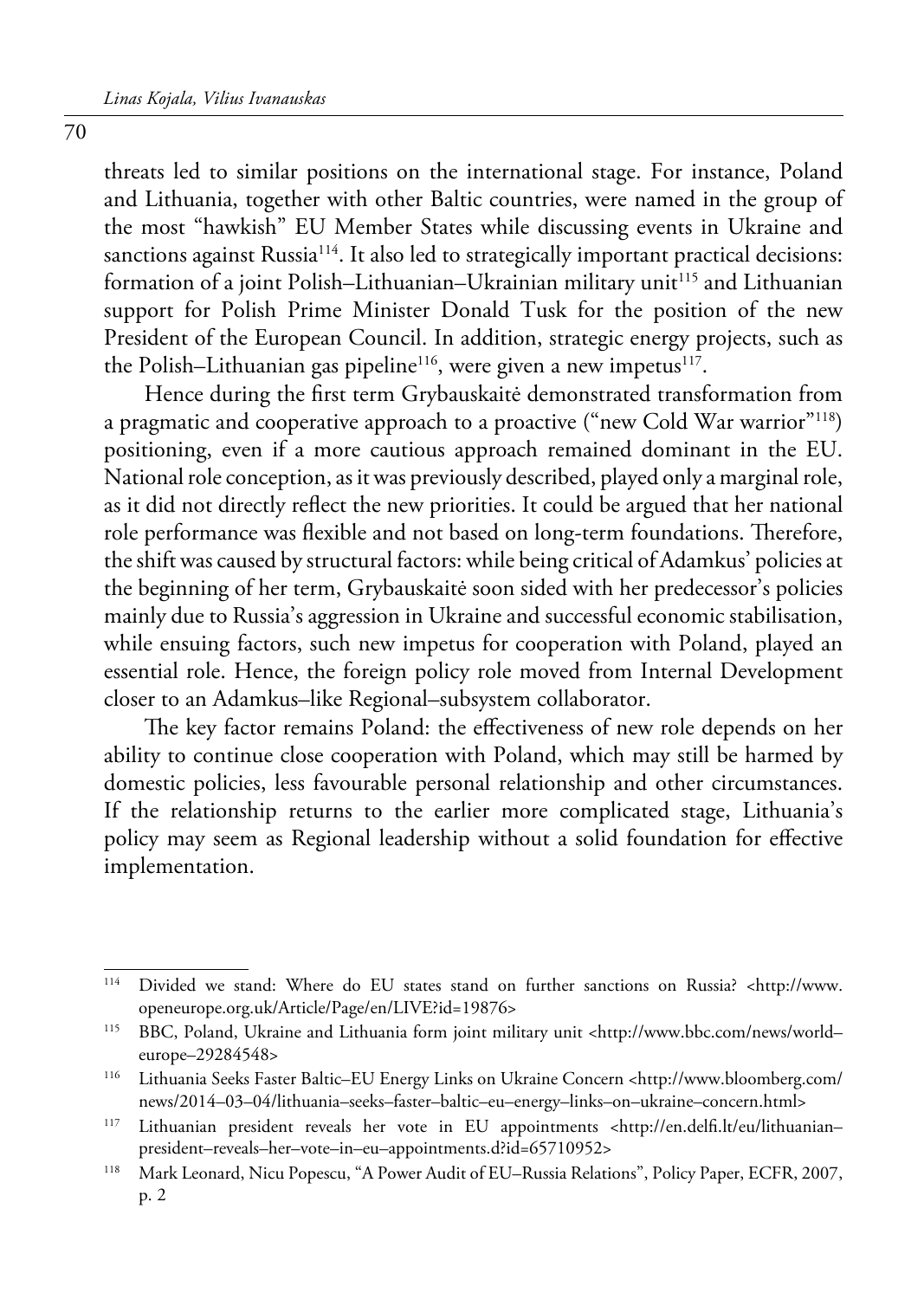

**Diagram 2.** D. Grybauskaitė's Eastern policy dynamism

#### **Conclusions**

Adamkus' Eastern policy was described by the President himself as "regional leadership". It was influenced by several factors, such as the ideas of liberalism and democratisation, which shaped his perception in the United States; understanding of Lithuania's interest to form close regional cooperation with Poland, Ukraine; the